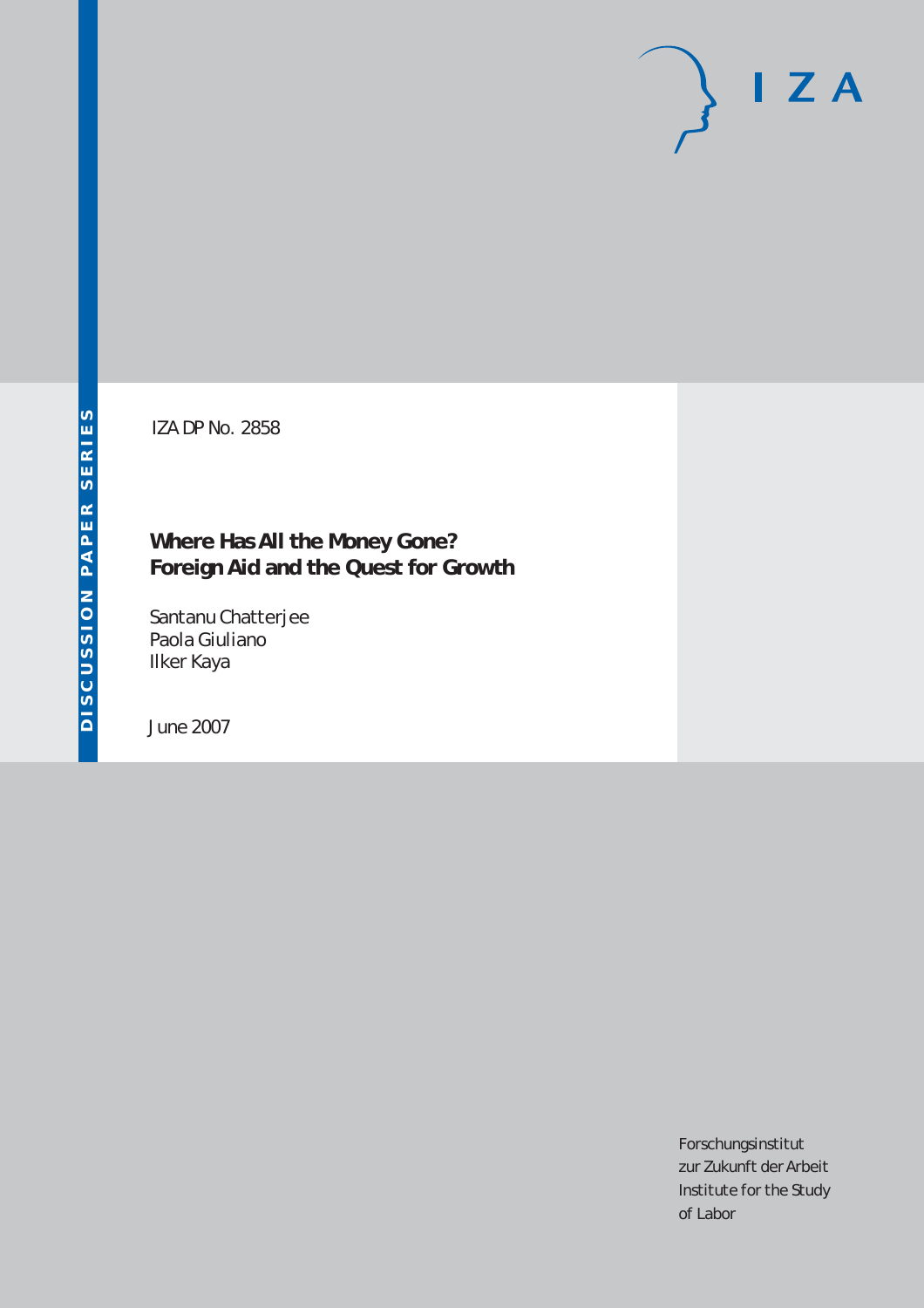# **Where Has All the Money Gone? Foreign Aid and the Quest for Growth**

# **Santanu Chatterjee**

*University of Georgia* 

### **Paola Giuliano**

*International Monetary Fund, Harvard University and IZA* 

### **Ilker Kaya**

*University of Georgia* 

Discussion Paper No. 2858 June 2007

IZA

P.O. Box 7240 53072 Bonn **Germany** 

Phone: +49-228-3894-0 Fax: +49-228-3894-180 E-mail: [iza@iza.org](mailto:iza@iza.org)

Any opinions expressed here are those of the author(s) and not those of the institute. Research disseminated by IZA may include views on policy, but the institute itself takes no institutional policy positions.

The Institute for the Study of Labor (IZA) in Bonn is a local and virtual international research center and a place of communication between science, politics and business. IZA is an independent nonprofit company supported by Deutsche Post World Net. The center is associated with the University of Bonn and offers a stimulating research environment through its research networks, research support, and visitors and doctoral programs. IZA engages in (i) original and internationally competitive research in all fields of labor economics, (ii) development of policy concepts, and (iii) dissemination of research results and concepts to the interested public.

IZA Discussion Papers often represent preliminary work and are circulated to encourage discussion. Citation of such a paper should account for its provisional character. A revised version may be available directly from the author.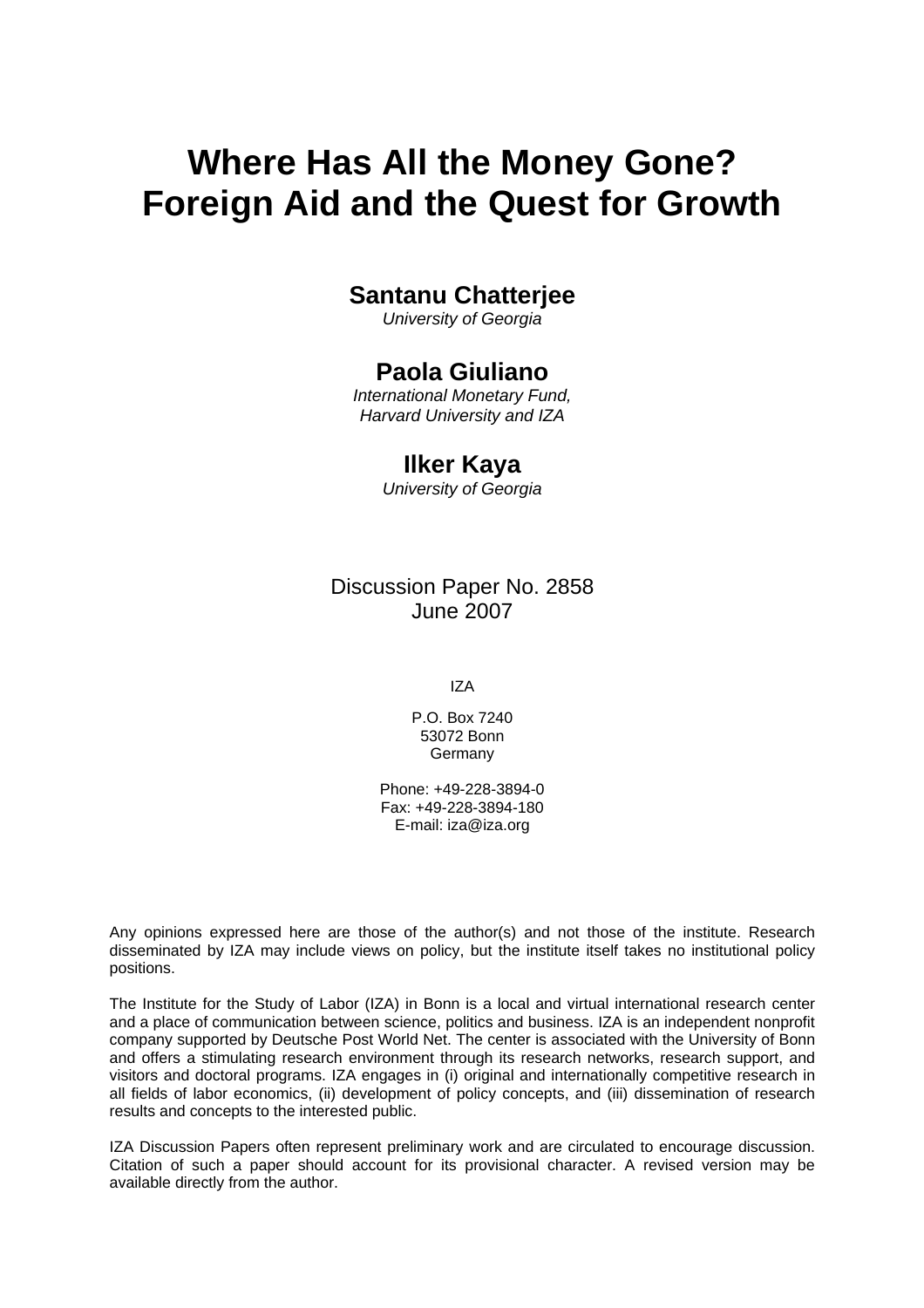IZA Discussion Paper No. 2858 June 2007

# **ABSTRACT**

# **Where Has All the Money Gone? Foreign Aid and the Quest for Growth[\\*](#page-2-0)**

This paper examines fungibility as a possible explanation for the "missing link" between foreign aid and economic growth. The composition of aid plays a crucial role in determining the composition of government spending and, consequently, the magnitude of fungibility and its impact on growth. Embedding fungibility as an equilibrium outcome in an endogenous growth framework, we show that the substitution away from domestic government investment is higher than from government consumption. This leads to a reduction in domestic productive public spending and completely offsets any positive impact that aid might have on growth. The main predictions of the model are tested using a panel dataset of 67 countries for 1972-2000. We find strong evidence of fungibility at the aggregate level: almost 70 percent of total aid is fungible in our sample. We also find that investment aid is more fungible than other categories of aid. In the presence of fungibility, there is no statistically significant relationship between foreign aid and economic growth.

JEL Classification: E6, F3, F4, O1

Keywords: foreign aid, economic growth, fungibility, fiscal policy

Corresponding author:

 $\overline{a}$ 

Santanu Chatterjee Department of Economics Terry College of Business University of Georgia Athens, GA 30602 USA E-mail: [schatt@terry.uga.edu](mailto:schatt@terry.uga.edu)

<span id="page-2-0"></span><sup>\*</sup> A part of this paper was completed while Chatterjee was visiting the Research Division of the International Monetary Fund, whose hospitality is gratefully acknowledged. Chatterjee would also like to thank the Terry-Sanford Research Award at the University of Georgia for financial support.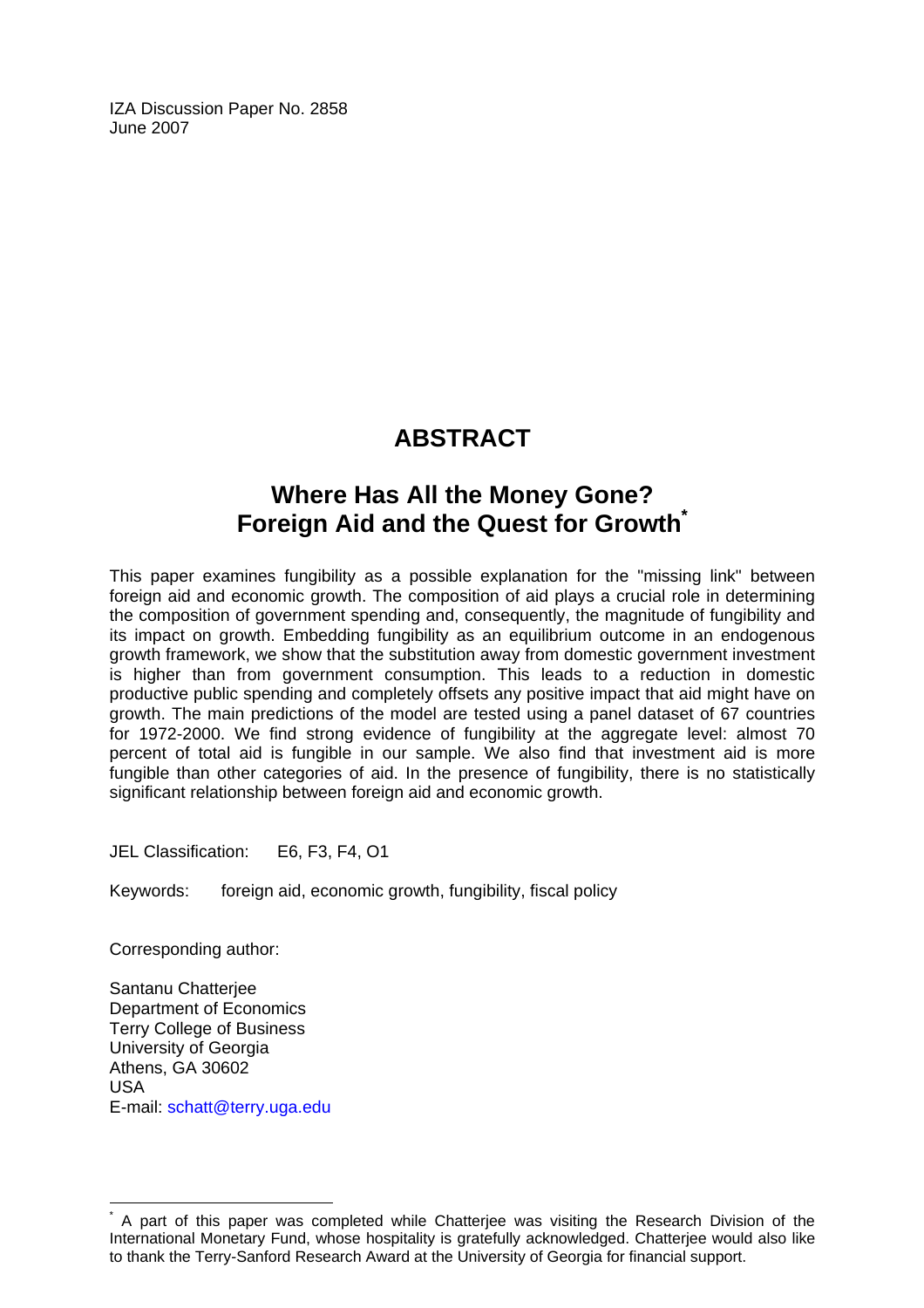# 1 Introduction

The apparent inability of foreign aid in affecting economic growth and development in the Third World has emerged as a challenging puzzle to both economists and policy-makers. A growing empirical literature since the mid-1990s has gradually changed the initial enthusiasm and optimism surrounding aid programs into concern and skepticism.<sup>1</sup>

In this paper, we examine the problem of fungibility, a behavioral aspect of aid-recipient economies that might potentially offset the positive impact that foreign aid is intended to have on growth and macroeconomic performance. Fungibility arises when the marginal dollar of aid ends up financing the provision of a good that it was not intended to finance. In other words, foreign aid relaxes a recipient governmentís budget constraint by substituting, rather than supplementing, domestic spending. This may lead to a reduction in domestic public spending or revenue generation in the recipient economy, thereby offsetting the positive impact of aid. This phenomenon typically arises in circumstances where monitoring the actual disbursement of aid in recipient countries is prohibitively costly for the donor.<sup>2</sup> Fungibility, while widely prevalent in the developing world, has scarcely been studied in an intertemporal context.<sup>3</sup> By embedding this phenomenon in a general equilibrium model of endogenous growth and then testing the resulting hypotheses, we seek to provide a better understanding of the "missing link" between foreign aid, growth, and development.

The contribution of this paper is two-fold. First, we analyze the mechanism through which fungibility might affect growth in a small open aid-recipient economy. We show

<sup>&</sup>lt;sup>1</sup>Notable among these is Boone (1996), who found that foreign aid has had no significant impact on the prominent indicators of development and quality of life. Easterly (1999) paints a much bleaker picture, reporting that an increase in foreign aid has actually led to a decline in growth rates in many recipient countries. The influential work of Burnside and Dollar (2000) argues that aid works only in economic environments that are characterized by "good" policy-making by recipient governments. Thus, their results call for greater selectivity from donors when designing aid programs. However, some recent papers, including Hansen and Tarp (2001), Dalgaard and Hansen (2001), and Easterly (2003) have argued that the Burnside-Dollar results are not robust to alternative definitions of aid, growth, and good policies.

<sup>&</sup>lt;sup>2</sup>See Clements et al.  $(2004)$ 

<sup>3</sup>There is a small theoretical literature which focuses on the diversion of aid away from its intended activities in developing countries. For example, Svensson (2000) and Lahiri and Raimondos-Moller (2004) focus on rent-seeking activities by special interest groups or lobbies which divert aid from its designated uses. On the other hand, Adam and OíConnell (1999) examine the role of lobby groups in forcing the government to use aid money for tax cuts. While all these mechanisms fall under the general category of fungibility, none focus on the impact of aid on the composition of government spending.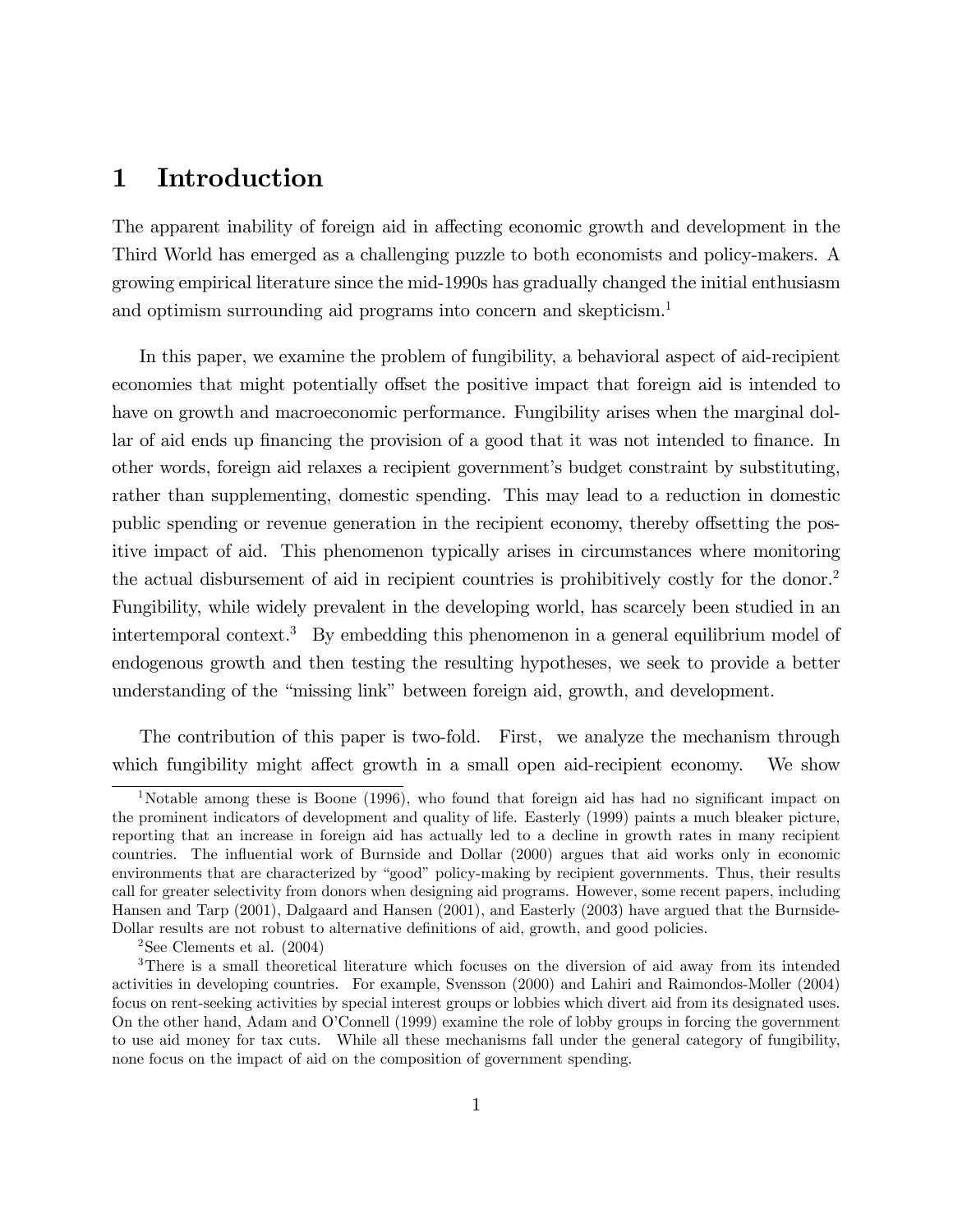that the problem of fungibility is endogenous and arises when the aid-recipient government chooses to respond optimally to the inflow of foreign aid. We therefore derive a crucial link between the the composition of foreign aid and its consequences for the composition of government spending in the recipient country. This link is of critical importance since the composition of government spending is known to have an important bearing on economic growth; see Devarajan et al. (1996). We find that aid ear-marked for public investment is more fungible than that ear-marked for public consumption, thereby leading to a less-than proportionate adjustment of domestic spending in response to an increase in foreign aid. We further show that when the fiscal response to aid is characterized by fungibility, long-run growth is independent of foreign aid, a result that is consistent with recent empirical findings. The link between fungibility and the composition of aid has not been explored in previous studies, and thus provides us with a rich set of hypotheses that can be taken to the data. This aspect highlights our second contribution: an empirical test of our theoretical results. Using a panel of 67 countries over the 1972-2000 period, we first test whether total aid is fungible, by investigating how total government expenditures in recipient economies respond to changes in aggregate foreign aid. Our results indicate strong evidence of fungility: a one dollar increase in foreign aid leads to an increase of about \$0.30 in total government spending (including aid), which implies that about \$0.70 of every dollar of foreign aid is fungible. We then test the link between the composition of aid and the composition of government spending by examining whether specific aid types are used for the targeted categories of public expenditures that they are assigned to. Diaggregating total aid and government spending into the investment, non-investment, and social infrastructure categories, we find that consistent with our theoretical predictions, investment aid is indeed the most fungible among all aid categories: almost \$0.90 of every dollar of investment aid is fungible. The corresponding degree of fungibility for social infrastructure aid is about \$0.78. By contrast, we find no evidence of fungibility for the non-investment aid category. Finally, we confirm previous findings in the literature on the inability of aid to affect economic growth. The issue of causality is addressed in all our regressions and foreign aid is instrumented by interacting aid flows with indicators of the recipient country's geographical and cultural proximity to donors.

From an empirical standpoint, there have been a few attempts to examine the fungibility problem in aid-receiving countries. However, there is no consensus on the exact magnitude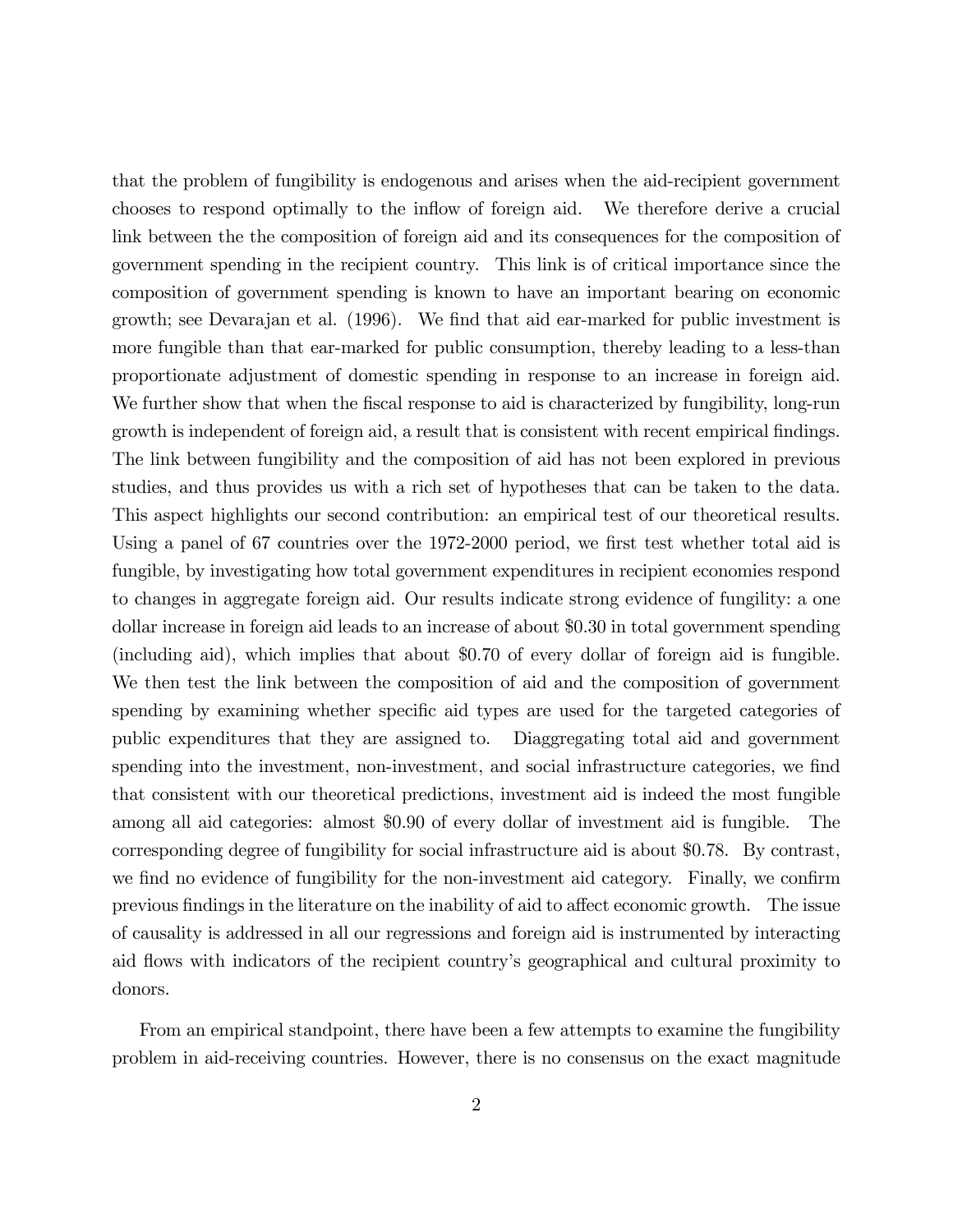and importance of fungibility. Pack and Pack (1990, 1993) Önd that while foreign aid to Indonesia does not seem to be fungible, the opposite is true for the Dominican Republic, where they observe major shifts in public spending away from development expenditures into deficit reduction and debt service. Examining inter-governmental transfers in India, Swaroop et al. (2000) find evidence that foreign aid disbursements typically finance activities that are very different from the intentions of donors. Aggregate studies also differ in their conclusions about fungibility. For example, Feyzioglu et al. (1998), using annual data for 14 developing countries that span over 1971-90, find that foreign aid is not fungible and is also not associated with tax relief. On the other hand, a recent study by Gupta et al. (2003) finds that while concessional loans are not fungible and generate higher domestic resource mobilization, grants do indeed reduce revenue generation in recipient countries. None of these studies, however, examine the impact of the composition of aid on the composition of domestic government spending.

The empirical literature on foreign aid has been also severely constrained by the lack of a comprehensive theoretical framework within which one can understand the mechanism by which foreign aid might impact growth. A majority of the aid programs in the 1960s and 1970s were developed using the static "two-gap" approach of Chenery and Strout  $(1966)$ , which had little, if any, intertemporal ramifications. Recently, in a series of papers, Chatterjee et al. (2003) and Chatterjee and Turnovsky (2007) have developed a general equilibrium endogenous growth framework within which the dynamic effects of aid can be analyzed. Their analysis suggests that the positive impact of aid depends crucially on (i) the restrictions imposed by the donor on how aid must be spent, (ii) the recipient's structural conditions, as embodied by the input-flexibility of the production sector, access to capital markets, the size of the government, and the choice between labor and leisure, and (iii) the duration of the aid program. However, these papers, by assuming a passive recipient government that honors any donor-imposed restrictions, do not account for fiscal responses to foreign aid flows in the recipient economy. We fill this gap in our model.

The rest of the paper is organized as follows. Section 2 lays down the analytical framework and examines the consequences of fungibility. Section 3 contains the empirical analysis and section 4 concludes.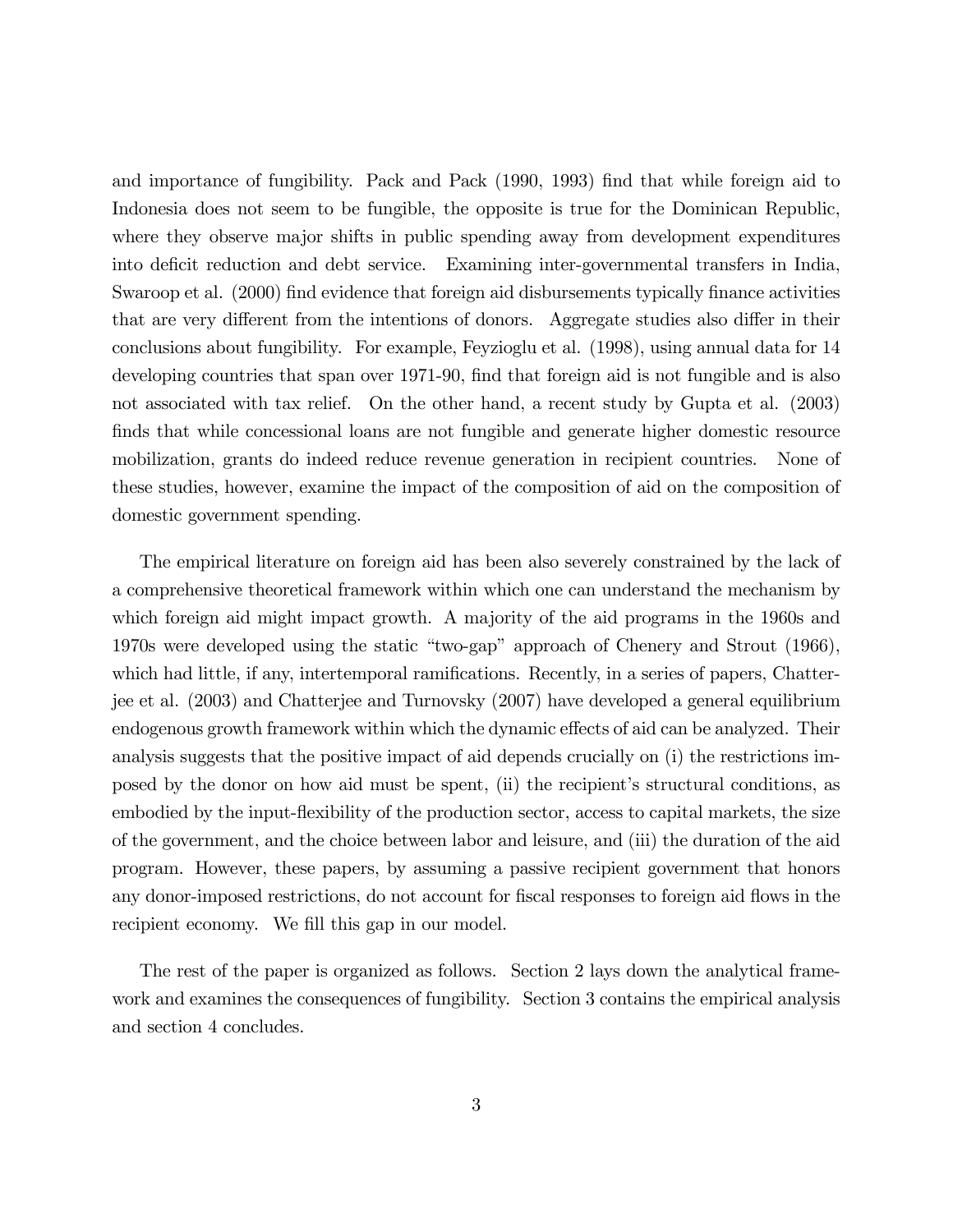# 2 Aid and Fungibility

We consider a representative agent who maximizes intertemporal utility from a private consumption good,  $C$ , and a public consumption good,  $G_C$ , over an infinite horizon

$$
U = \int_0^\infty \frac{1}{\gamma} (CG_c^{\theta})^{\gamma} e^{-\beta t} dt, \quad -\infty < \gamma < 1, \ \theta > 0, \ \gamma(1 + \theta) < 1 \tag{1}
$$

 $\theta$  denotes the relative weight of the public consumption good in the utility function. The agent produces output using her stock of private capital (an amalgam of physical and human capital),  $K$ , and the flow of services from a public investment good, such as infrastructure,  $G_I$ , through a neoclassical production function

$$
Y = G_I^{\eta} K^{1-\eta}, \ \ 0 < \eta < 1 \tag{2}
$$

The accumulation of private wealth is subject to the following flow budget constraint

$$
\dot{K} = (1 - \tau)Y - C - T\tag{3}
$$

where  $\tau$  is the income tax levied by the government and T denotes lump-sum taxes. The government provides the two public goods  $G_C$  and  $G_I$ , and finances their provision using domestic tax revenues and a flow of foreign aid,  $F$ . We will assume that the government maintains a balanced budget at all points of time:

$$
G_c + G_I = \tau Y + F + T \tag{4}
$$

In order to maintain an equilibrium of sustained growth, all variables must be tied linearly to the scale of the economy, given by the flow of output,  $Y$ . The provision of both public goods are co-financed, using a mix of domestic resources and foreign aid:<sup>4</sup>

$$
G_I = G_I^d + \phi F = \left(g_I^d + \phi \varepsilon\right) Y \tag{5a}
$$

<sup>&</sup>lt;sup>4</sup>Co-financing is an important ingredient of a majority of foreign aid programs. A recent example can be found in the European Unionís Community Support Framework (CSF) and Agenda 2000 programs, which involved transfer (aid) programs for both its member countries as well as countries applying for membership to the Union. Most of these transfers were tied to infrastructure investment in the recipients and involved co-Önancing arrangements.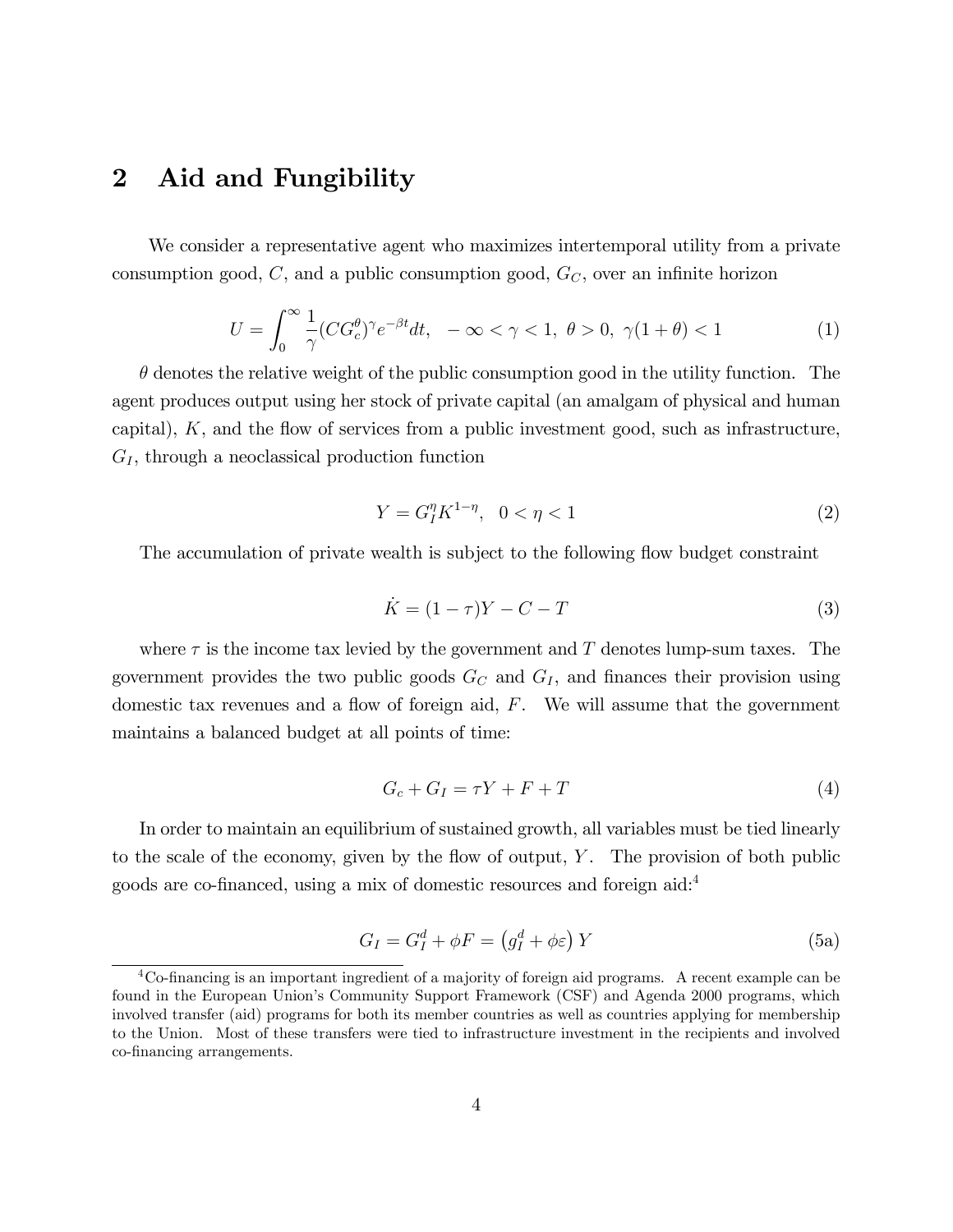$$
G_c = G_c^d + (1 - \phi)F = \left[g_c^d + (1 - \phi)\varepsilon\right]Y\tag{5b}
$$

where  $G_I^d$  and  $G_c^d$  represent domestic government spending on the public investment and consumption goods, respectively, while  $g_I^d$  and  $g_c^d$  are the corresponding domestic expenditure ratios. The foreign aid-output ratio is given by  $\varepsilon$  and the parameter  $\phi$  ( $0 \le \phi \le 1$ ) denotes the *composition* of aid. In other words, a proportion  $\phi$  of the total foreign aid flow is ear-marked by the donor for the public investment good and  $(1 - \phi)$  is the corresponding allocation designated for the public consumption good. In that sense,  $\phi \varepsilon$  can be thought of as "investment aid", while  $(1-\phi)$   $\varepsilon$  can be thought of as "consumption" or "non-investment" aid. Note that the allocation parameter  $\phi$  is exogenous to the recipient economy, as it is assumed to be determined by the donor.<sup>5</sup>

Combining  $(3)$  and  $(4)$ , we get the economy's aggregate resource constraint:

$$
\dot{K} = Y - C - G_c - G_I + F \tag{6}
$$

From the government's point of view, the equilibrium resource allocation in response to a foreign aid shock can depend on two potential scenarios. One possibility is that the government remains passive and does not alter its own expenditures rates. In this case, foreign aid is not fungible. This is the standard assumption in the existing theoretical literature. Another possibility is that the government responds to the foreign aid shock optimally, by adjusting its own expenditure ratios. In this case, aid is fungible. Our objective is to compare the equilibrium outcomes in the two scenarios and determine the relationship between the composition of foreign aid, government spending, and long-run growth.

### 2.1 Non-Fungible Aid

The representative agent maximizes  $(1)$  subject to  $(2)$  and  $(3)$ , taking the expenditures on the two public goods, the foreign aid flow and its allocation, and the tax rate as given. The expenditure and tax parameters are arbitrarily set and do not change on the incidence of a foreign aid shock. The (balanced) growth rate ( $\tilde{\psi}$ ) and the consumption-capital ratio

<sup>5</sup>We employ a linear endogenous growth structure, as in Barro (1990), to keep the analysis tractable and derive refutable hypotheses that can be easily taken to the data.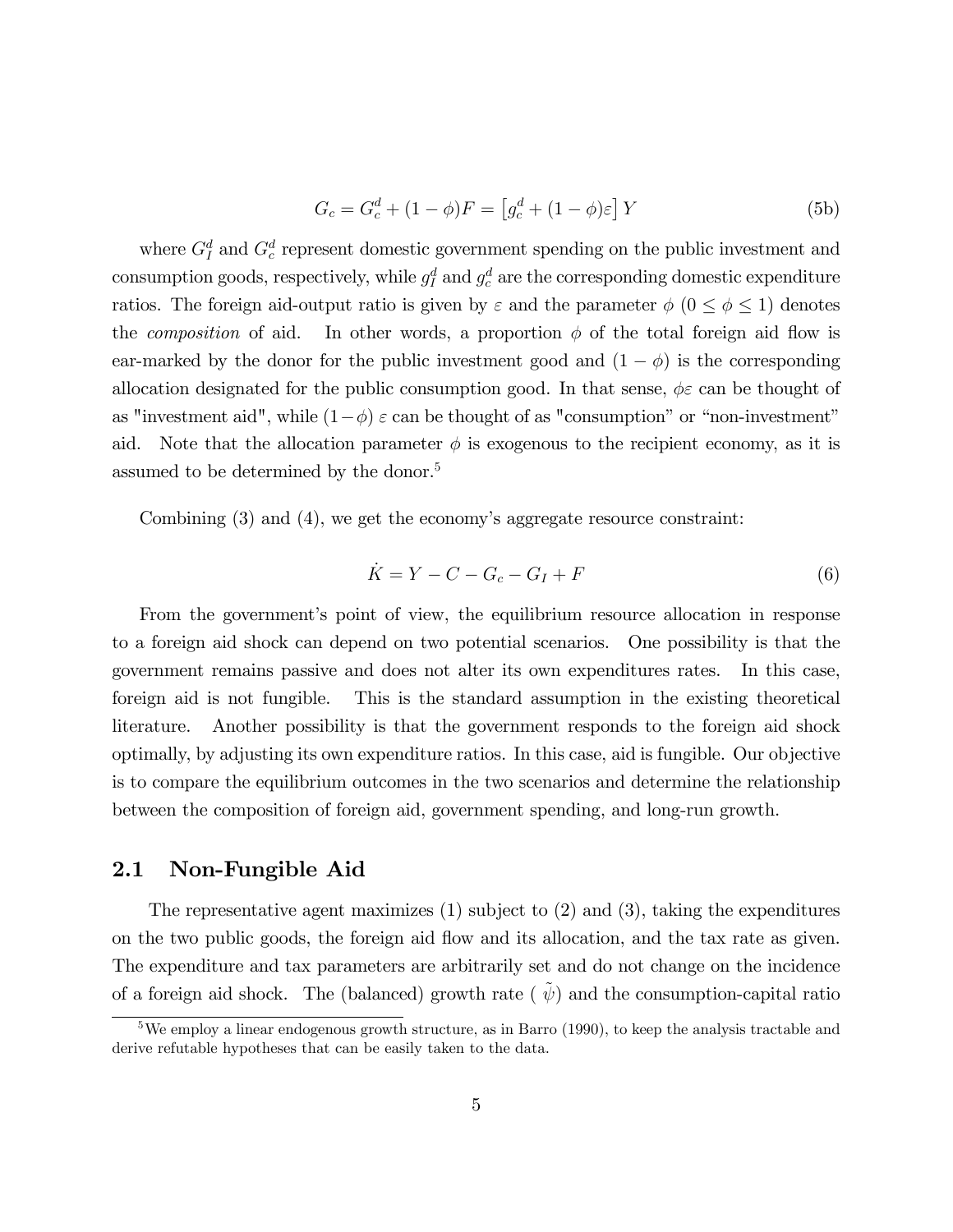$(\tilde{\mu})$  in equilibrium are then given by

$$
\tilde{\psi} = \frac{(1-\tau)(g_I^d + \phi \varepsilon)^{\frac{\eta}{1-\eta}} - \beta}{1 - \gamma(1+\theta)}
$$
\n(7a)

$$
\frac{C}{K} = \tilde{\mu} = \frac{[\{1 - \gamma(1 + \theta)\}(1 - g_I^d - g_c^d) - (1 - \tau)](g_I^d + \phi \varepsilon)^{\frac{\eta}{1 - \eta}} + \beta}{1 - \gamma(1 + \theta)}
$$
(7b)

It is immediately evident from (7a) and (7b) that as long as  $0 < \phi \leq 1$ , an increase in aid (represented by an increase in  $\varepsilon$ ) will increase both the equilibrium growth rate and the consumption-capital ratio:<sup>6</sup>

$$
\frac{\partial \tilde{\psi}}{\partial \varepsilon} = \frac{\phi \eta (1 - \tau) (g_I^d + \phi \varepsilon)^{\frac{2\eta - 1}{1 - \eta}}}{(1 - \eta) [1 - \gamma (1 + \theta)]} > 0
$$
\n(8a)

$$
\frac{\partial \tilde{\mu}}{\partial \varepsilon} = \frac{\phi \eta [\{1 - \gamma (1 + \theta)\} (1 - g_I^d - g_c^d) - (1 - \tau)] (g_I^d + \phi \varepsilon)^{\frac{2\eta - 1}{1 - \eta}}}{(1 - \eta) [1 - \gamma (1 + \theta)]} > 0
$$
(8b)

Note that the effect of an aid shock is proportional to the allocation parameter  $\phi$ . When  $\phi = 0$ , i.e., aid is completely tied to the public consumption good, it has no impact on the macroeconomic equilibrium. On the other hand, the larger is the proportion of investment aid ( $\phi > 0$ ), larger is its positive impact on equilibrium growth and consumption. The intuition here is that investment aid, by increasing the allocation of resources to the public investment good (given that domestic spending ratios remain unchanged), enhances the productivity of private capital, thereby leading to higher private capital accumulation and growth in equilibrium. On the other hand, the public consumption good, being purely utility-enhancing in nature, has no effect on the equilibrium growth rate. This is the standard result in most of the theoretical literature, which argues in favor of tying foreign aid to investment spending; see Chatterjee et al. (2003).

However, even though the results in (8) are plausible and serve as a useful benchmark, they are usually not supported by empirical evidence. Given the high cost to donors of monitoring the implementation of aid programs and their allocation, it is entirely plausible that the recipient government treats the aid flow not as a supplemental source of financing public

<sup>&</sup>lt;sup>6</sup>Results (8a) and (8b) hold under the mild restrictions that  $\gamma < 0$  and  $[1 - \gamma(1 + \theta)] < 1$ .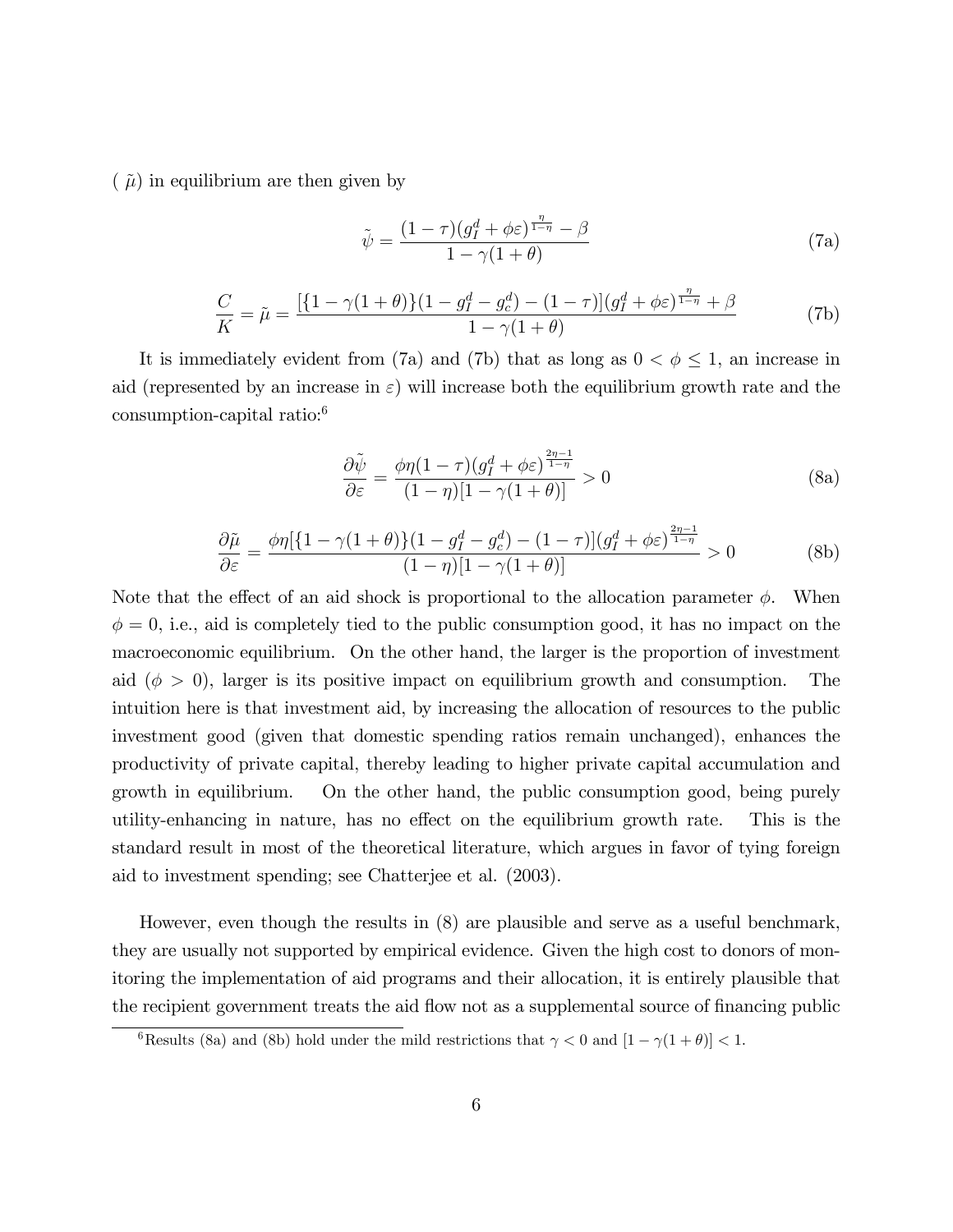goods, but rather as a substitute for domestic revenues, and adjusts its own expenditure parameters in response to the aid shock. In that case, the domestic expenditure ratios  $g_I^d$ and  $g_c^d$  are no longer exogenous. This is the idea of fungibility, to which we now turn.

### 2.2 Fungible Aid

When aid is fungible, the government optimally adjusts its own expenditure parameters in response to the aid shock. The government's problem then is to maximize  $(1)$  subject to  $(2)$ ,  $(3)$ , its own budget constraint  $(4)$  and the financing constraints (5a) and (5b). The government takes the private allocation decisions in (7) as given, and chooses the domestic expenditure rates,  $g_I^d$  and  $g_c^d$ , for the two public goods, respectively. Given the magnitude of the aid shock,  $\varepsilon$ , and lump-sum taxes, T, the optimal tax rate is automatically determined from  $(4)$ .

The optimal rates of domestic expenditure on the public investment and consumption goods,  $\hat{g}_I^d$  and  $\hat{g}_c^d$ , are given by

$$
\hat{g}_I^d = (1 - \tau)\eta - \phi \varepsilon \tag{9a}
$$

$$
\hat{g}_c^d = \frac{1}{1+\theta} \left[ \frac{\theta \{ 1+\alpha - \eta(1-\tau) \}}{1-\gamma(1+\theta)} - \{ 1-\phi(1+\theta) \} \varepsilon \right] \tag{9b}
$$

where  $\alpha = \beta \{ \eta (1 - \tau) \}^{\eta / \eta - 1} - (1 - \tau)$ .

From (9a) we see that aid ear-marked for investment is indeed fungible. Domestic spending on the public investment good declines in proportion to the inflow of investment aid (as long as  $\phi > 0$ , thereby indicating that aid allocated for investment merely substitutes for domestic investment spending:

$$
\frac{\partial \hat{g}_I^d}{\partial \varepsilon} = -\phi < 0
$$

On the other hand, the change in domestic spending on the public consumption good in response to a foreign aid shock is less clear:

$$
\frac{\partial \hat{g}_c^d}{\partial \varepsilon} = \phi - \frac{1}{1+\theta}
$$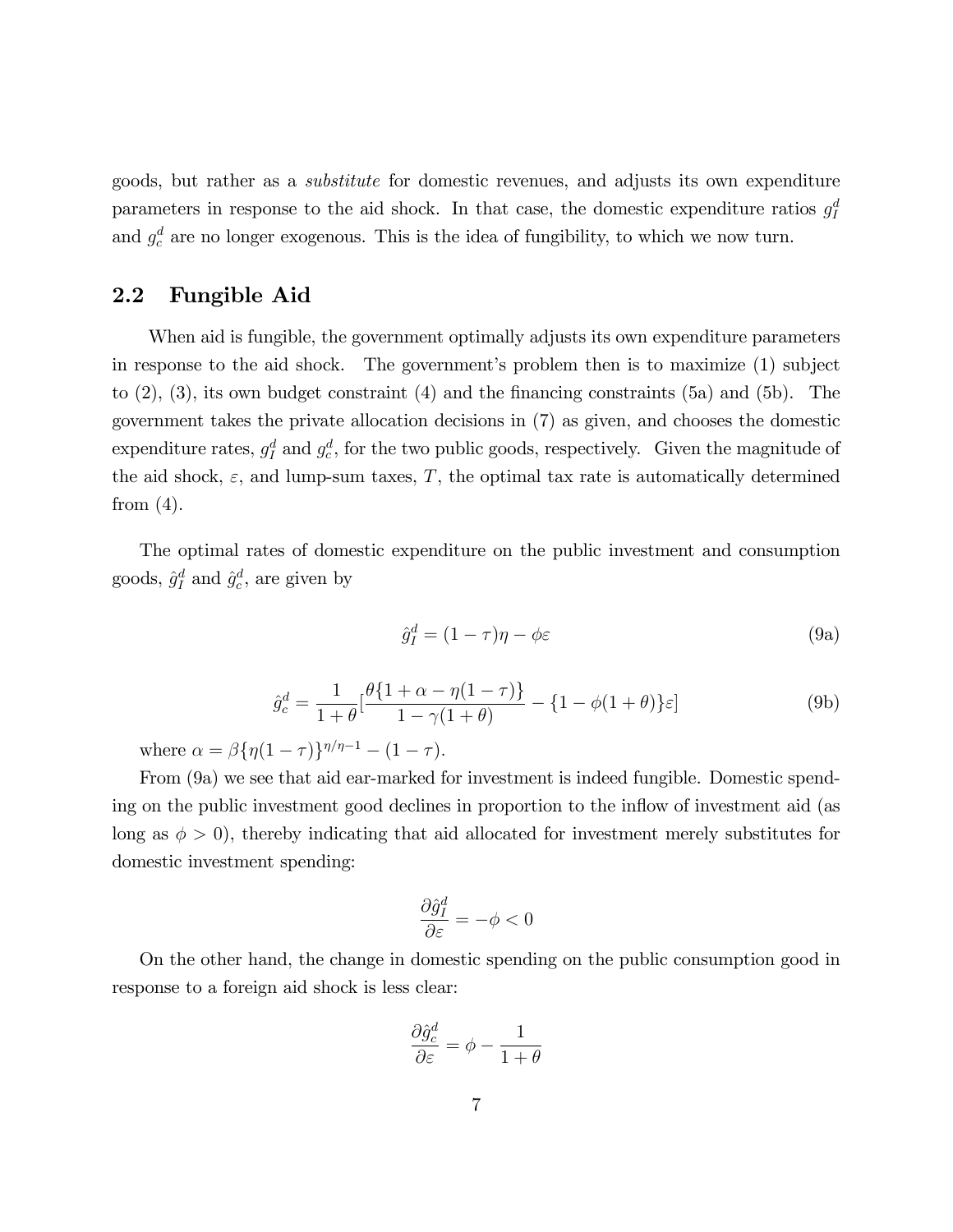The response of domestic spending on the public consumption good to an aid shock depends on the relationship between the marginal contribution of investment aid,  $\phi$ , and the relative importance of the public consumption good in utility,  $\theta$ . Consumption aid is fungible too, but only partially. To see this, consider the case when the entire aid is tied to the public consumption, i.e.,  $\phi = 0$ . Now,

$$
\frac{\partial \hat{g}_c^d}{\partial \varepsilon} = -\frac{1}{1+\theta} < 0
$$

The increase in foreign aid leads to a reduction in domestic spending on the consumption good, but less than proportionately, i.e.,  $|\partial \hat{g}_c^d| < |\partial \varepsilon|$ . The partial fungibility of consumption (non-investment) aid is due to the fact that the public consumption good yields direct utility benefits to the representative agent as opposed to the public investment good, whose benefits are realized only indirectly (through higher output). This prevents a one-for-one decline in public consumption spending. On the other hand, if  $\phi = 1$ , (aid is ear-marked only for the investment good), the inflow of aid, being fully fungible, finances an increase in the spending on the public consumption good on the margin, but less than proportionately, as  $0 < \frac{\partial \hat{g}_c^d}{\partial \varepsilon} < 1$ . When aid is allocated to both public goods  $(0 < \phi < 1)$ , spending on the public consumption good rises only if  $\phi > 1/(1 + \theta)$ , i.e., if the allocation of aid to public investment increases the valuation of public consumption on the margin.

The obvious question that comes up at this juncture is how does an increase in foreign aid affect total government spending in an economy? To see this, we begin by defining total public expenditures (as a fraction of aggregate output), which include domestic spending on the two public goods, given by (9a) and (9b), as well as foreign aid:

$$
\bar{g} = \hat{g}_I^d + \hat{g}_c^d + \varepsilon \tag{10}
$$

Differentiating (10) with respect to the foreign aid parameter,  $\varepsilon$ , while taking into account (9a) and (9b), we get

$$
\frac{\partial \bar{g}}{\partial \varepsilon} = \frac{\theta}{1 + \theta} < 1 \tag{10a}
$$

The result in (10a) is a formal statement of fungibility. It states that when aid is fungible, total public expenditures (including foreign aid) rise less than proportionately. This indicates that foreign aid substitutes for domestic spending, rather than supplementing it. Note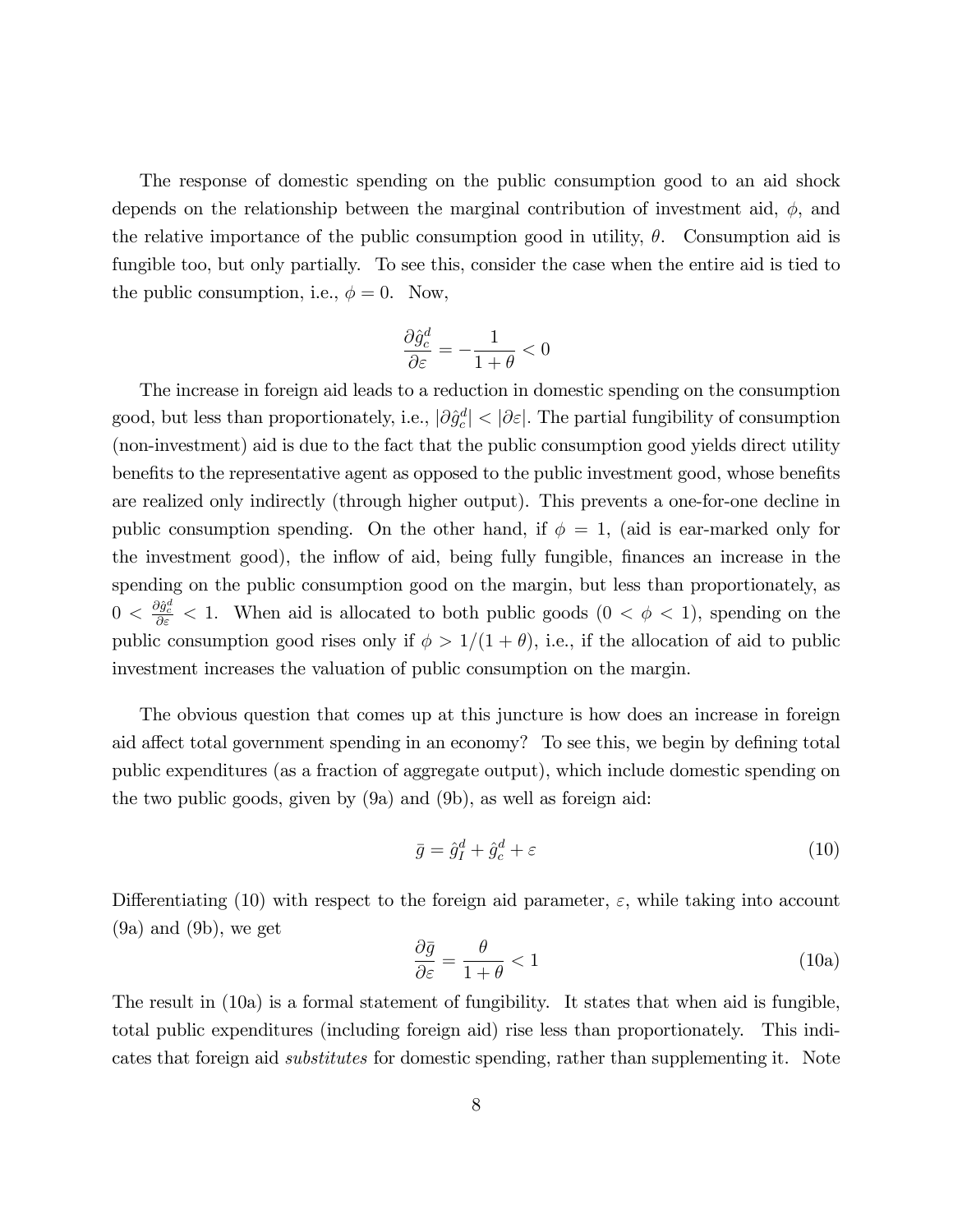that when aid is not fungible, i.e.,  $g_I^d$  and  $g_c^d$  are constant, then  $\partial \bar{g}/\partial \varepsilon = 1$ , implying that if the government does not reallocate domestic expenditures in response to the aid flow, total expenditures should increase one-for-one with foreign aid.

Finally, to examine the effect of aid on the equilibrium growth rate when it is fungible, substitute for  $\hat{g}_c^d$  and  $\hat{g}_I^d$  in (7a):

$$
\tilde{\psi} = \frac{(1 - \tau)[(1 - \tau)\eta]^{\frac{\eta}{1 - \eta}} - \beta}{1 - \gamma(1 + \theta)}
$$
\n(11)

From  $(11)$ , we see that when foreign aid is fungible, the equilibrium growth rate is *inde*pendent of foreign aid and its allocation. Therefore, an aid shock, irrespective of whether it is targeted for investment or consumption (or both) will have no impact on long-run growth. On the contrary, given the government's allocation decisions in response to the aid flow, it can easily be shown that the consumption-capital ratio increases, indicating that the decline in domestic spending on public goods is, in some way, rebated back to the private sector in the form of higher private consumption. This rebate could take the form of a lump-sum transfer or a cut in taxes, both of which would lower government revenues. Many empirical studies such as Pack and Pack (1993) and Gupta et al. (2003) document a similar result.

### 3 Empirical Analysis

In this section, we use an unbalanced panel dataset of 67 countries over the 1972-2000 period to test the main predictions from the theoretical model in the previous section. Specifically, we test the following three hypotheses: (i) aggregate aid flows are fungible, (ii) there is a link between the composition of aid and that of government expenditure in aid-recipient countries, with investment aid being more fungible than other categories of aid, and (iii) in the presence of fungibility, foreign aid does not affect economic growth.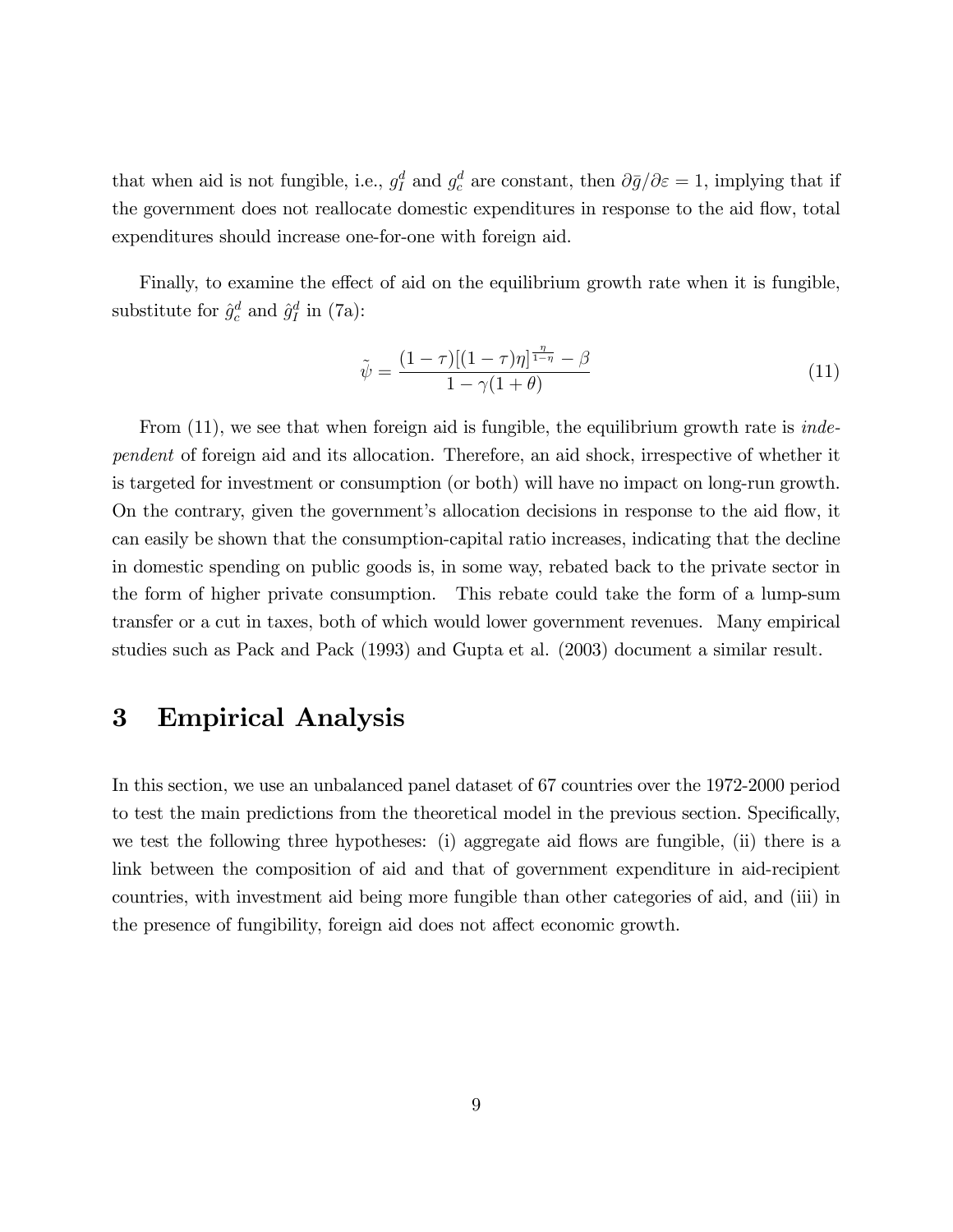### 3.1 Data Description

We use the following dependent variables: annual total and sectoral government expenditures and the annual GDP growth rate.<sup>7</sup> Our data on government spending are from the International Monetary Fund's Government Financial Statistics. Data on the GDP growth rate are from the World Bankís World Development Indicators Online (WDI) and Global Development Finance Online (GDF).

The main explanatory variable in our analysis is foreign aid. Data on foreign aid is available from the Organisation for Economic Co-operation and Development's (OECD) International Development Statistics (IDS) online databases. These databases cover bilateral and multilateral donors' aid and other resource flows to developing countries and countries in transition. We use two different aid data, provided by the Creditor Reporting System (CRS) and Development Assistance Committee (DAC) databases.<sup>8</sup> The DAC report consists of aggregated data for Net Official Development Assistance (ODA), while the CRS report presents sectoral and geographical information on aid. Further, the data on total foreign aid from DAC show disbursements whereas data from CRS show commitments. To test whether the composition of aid matters for fungibility, we need data on the composition of aid and government spending, as the theoretical model makes predictions on how total and sectorspecific expenditures respond to changes in total and sector-specific foreign aid.<sup>9</sup> Although the DAC report presents more data on disbursements, it does not provide as detailed a sectoral allocation of aid as the CRS report does. These two databases may show some differences for some years and sectors due to their underlying information gathering systems and tools. However, using the CRS database has become more feasible recently because of its increased coverage, especially starting from 1990s.<sup>10</sup> To check for robustness, we use total

<sup>7</sup>Note that total expenditures do not include defense expenditures, which on average exceed 10 % of the total expenditure for the recipient countries. We exclude defense expenditures as it is unlikely for that type of expenditure to be affected by the social and economic indicators that are included in our model.

<sup>8</sup>See Appendix B for further details.

<sup>9</sup>For this part of our analysis, we use the two distinct aid datasets obtained from the DAC and CRS database as described above. We compare the results obtained by using these two types of aid data to see if data source selection affects the results considerably. The tables are designed in a way that the reader can see and compare results with these aid data.

 $10$ We examined the correlation between the two series in our panel in each year starting from 1973 (which is the initial year of the CRS data). In our sample, the correlation between the two series increases as we approach the present time. The correlation between the two measures is 0.6574 in 1973, 0.8057 in 1990 and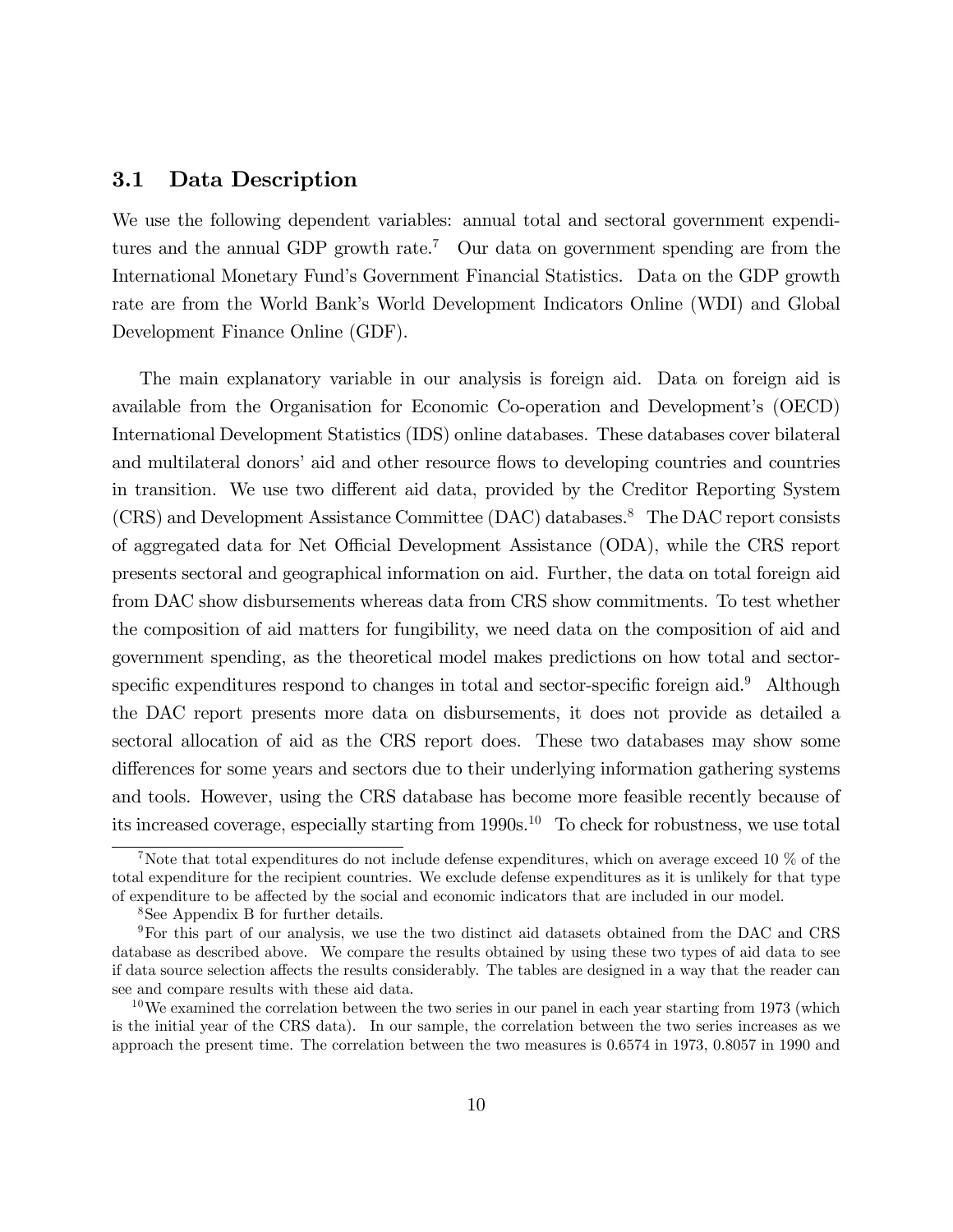aid data from both the CRS and DAC databases and find that the results are practically unchanged.

We classify domestic government expenditures and foreign aid into three categories: investment, non-investment and social infrastructure. Since there are no precise definitions of these categories in our databases, we use the following strategy: in the CRS (commitments) dataset, we define investment aid as the sum of economic infrastructure aid and aid to the production sector. Then we use the corresponding spending amounts listed under the Economic Affairs and Services Section in the IMF's Government Financial Statistics (GFS) to construct government investment expenditures for the recipient country. We create social-infrastructure aid by using aid to social infrastructure and services in the CRS data. General public services, education, health, social security, housing and recreational and cultural expenditures in the GFS data are then used to construct the corresponding domestic government expenditure on social infrastructure. The remaining components in both the aid and expenditure datasets are used to construct the non-investment categories. Total and sectoral aid and expenditures are expressed as a share of the aid-recipient's  $GDP<sup>11</sup>$ 

The control variables for the fungibility analysis include agricultural value-added, literacy rate, infant mortality rate, the dependency ratio (the fraction of population 65 years and above), exports plus imports as a percentage of GDP and real per-capita GDP. Agricultural value-added, the dependency ratio, and the literacy rate are obtained from the WDI and GDF. Data on infant mortality rates and real per-capita GDP are obtained from the U.S Census Bureauís International databases (IDB) and the Penn World Table, respectively. The list of the recipient countries and the descriptive statistics for the variables of interest are presented in Tables A1 and A5 in Appendix A, respectively. In the growth regressions, we have included population growth, inflation rate, and FDI in addition to some of the control variables used in the fungibility analysis.<sup>12</sup>

<sup>0.9289</sup> in 2000. The overall correlation in our panel between the two series is 0.8355.

 $11$ We provide the complete aid (CRS) and expenditure classification charts from our data sources in Appendix A (Table A3 and Table A4).

 $^{12}$ The additional variables come from the WDI and the GDF databases.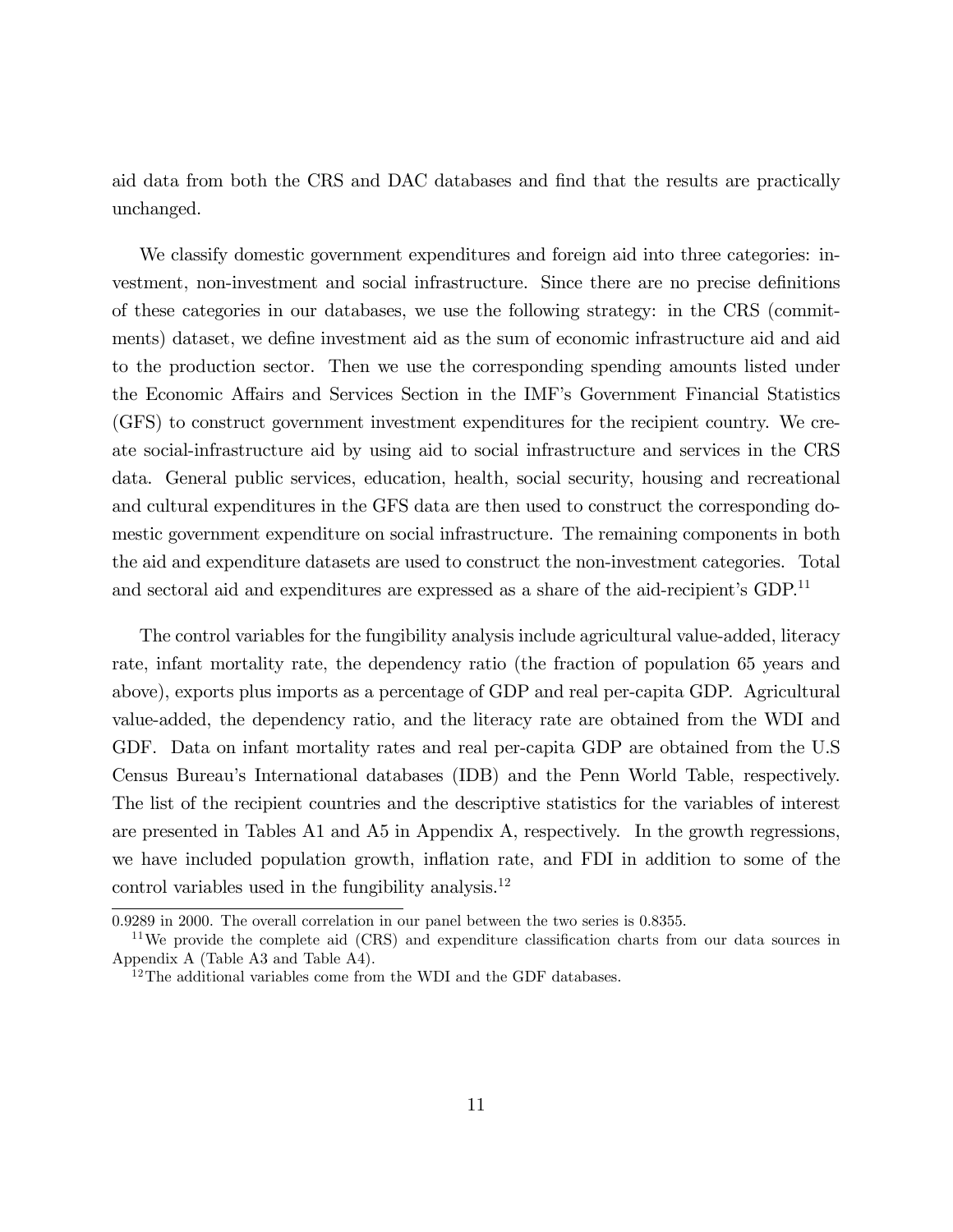### 3.2 The Composition of Foreign Aid and Fungibility

We begin by examining the sensitivity of total and sector-specific (as defined above) expenditures to changes in total and sector-specific foreign aid in a panel of 67 countries, using annual data for the 1972-2000 period.<sup>13</sup> The following specification is estimated:

### $GovExp_{it} = \alpha_0 + \alpha_1 Aid_{it} + \alpha_2 X_{it} + \epsilon_{it}$

where  $GovExp_{it}$  represents total government expenditures as a share of GDP,  $Adj_{it}$  measures total aid as a fraction of GDP, and  $X_{it}$  is a set of controls, including variables that are considered standard determinants of government expenditure in the literature. Specifically, we include the recipient's infant mortality rate and the dependency ratio as proxies for healthcare and social security spending. The literacy rate and agricultural value-added are used to control for spending in the education and agriculture sectors. Finally, we include trade dependence (imports plus exports as a percentage of GDP) as international exposure could increase government expenditures (see Alesina and Wacziarg, 1998) and real per capita GDP (to control for the size of the government) as a proxy for income.<sup>14</sup> We use lagged values of the above controls to minimize concerns about simultaneity. To address the potential for omitted country-level variables, we include country fixed effects. The time component that is common to all countries in a given period is addressed by including time effects. We also cluster the standard errors by country.

The effect of foreign aid on total government expenditures is presented in Table 1. The results confirm our theoretical predictions (see eq. 10a) and indicate that foreign aid is indeed fungible for both the DAC and CRS measures: from columns 1 and 2 in Table 1, we see that a \$1 increase in foreign aid leads to an increase of about \$0.35 in total government spending when the DAC aid data is used, and about \$0.29 when the CRS data is used. Both coefficients are statistically significant at the  $1\%$  level. Table 1 provides strong evidence of

<sup>&</sup>lt;sup>13</sup>The list of aid-recipient countries used in our sample is provided in Appendix A (Table A1). No specific selection method was adopted for the countries included in our study. Rather, it was the availability of the data that determined the panel.

 $14$ Real GDP per capita of the recipient countries is included as an indicator of development levels which is likely to affect the size of the government, as Feyzioglu et al. (1998) have suggested, based on Wagner's Law. Wagner's law states that the development of an industrial economy will be accompanied by an increased share of public expenditure in GNP.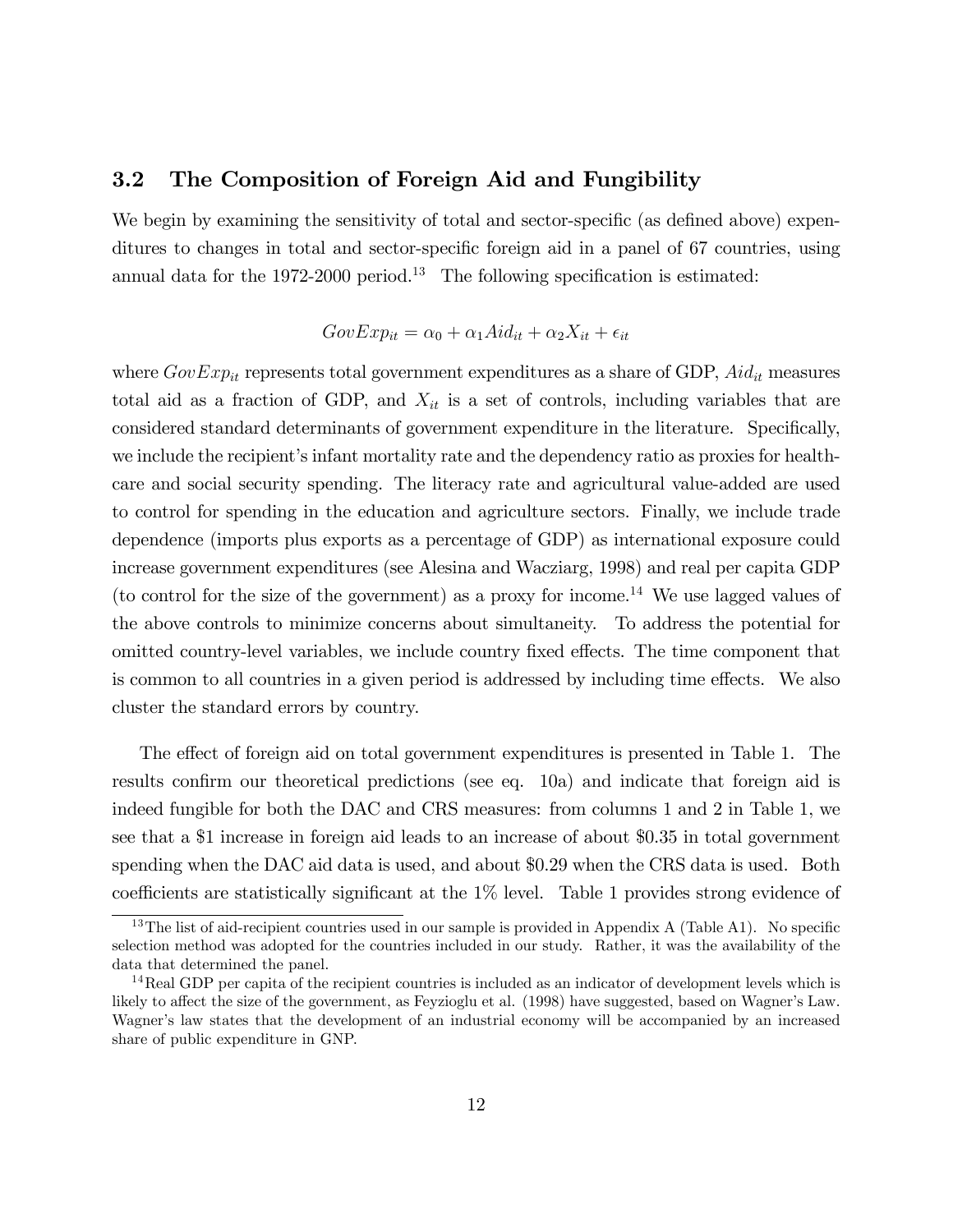fungibility at the aggregate level: since total government expenditure already *includes* foreign aid spending, we see that on average (depending on which aid data is used), about \$0.70 from every dollar of total aid is fungible.

The evidence presented in Table 1 supports the prediction that total aid is fungible, but it does not identify how and if the composition of aid matters. One of the main predictions of the theoretical model in section 2 is that aid designated for public investment is unambiguously fungible, while fungibility from non-investment aid is lower than that from investment aid (see equations 9a and 9b). To shed light on the link between fungibility and the composition of aid, we split our sample into three categories of government expenditures and three corresponding categories of foreign aid. Our dependent variables are now the recipient government's investment expenditures, non-investment expenditures, and social infrastructure expenditures. The independent variables are the corresponding categories for foreign aid, while the control variables remain the same as in Table 1.

The effects of the composition of aid on the composition of government spending are reported in Table 2. The strategy we adopt for this part of our empirical analysis can be described as follows. For example, the first column of Table 2 regresses government investment expenditure on investment and social infrastructure aid. This strategy is adopted for two reasons. First, we not only want to determine whether a particular category of government expenditure is influenced by the corresponding category of foreign aid, but also whether it is affected by other categories of aid as well. Second, since the three categories of aid sum up to total aid, only two of these categories are independent. We therefore can regress only two categories of foreign aid on any one category of government expenditure. Equation (9a) in section 2 predicts that a \$1 increase in investment aid will lead to an equal and proportionate decline in domestic government investment expenditure. The empirical results in Table 2 are very close to this theoretical prediction: a one dollar increase in investment aid is associated with approximately a \$0.10 increase in total government investment expenditure (significant at the 5% level), indicating that about \$0.90 of every dollar of investment aid is fungible (since government investment expenditure also includes spending from investment aid). In comparison, we see that social infrastructure aid is less fungible than investment aid, with a corresponding crowding out of about \$0.78. By contrast, there is no evidence of fungibility for non-investment aid. We also find no evidence of substitution between aid categories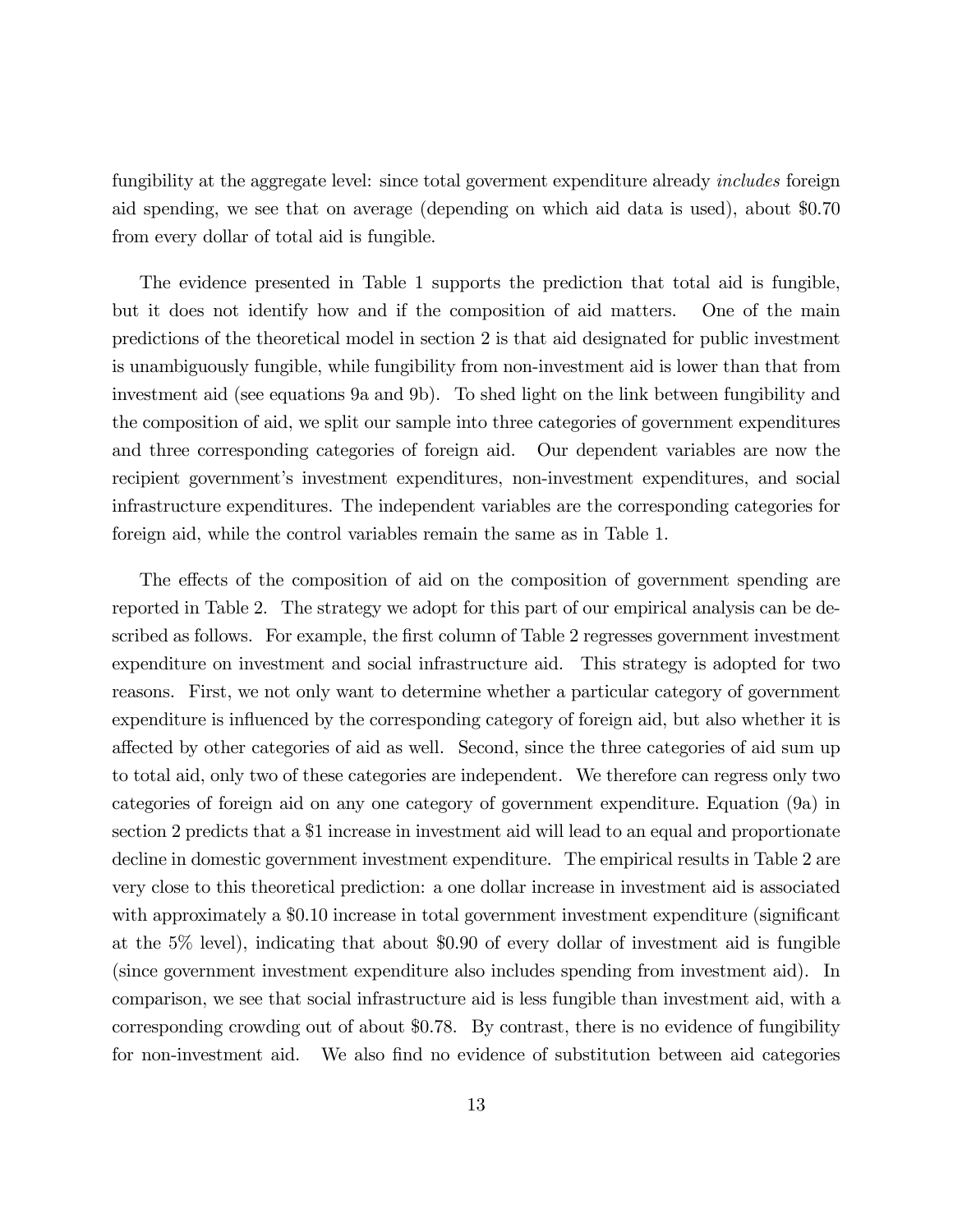and expenditure categories (for example, social infrastructure aid has no significant effect on government investment expenditure).<sup>15</sup> Therefore, the empirical results reported in Table 2 confirm our theoretical predictions, i.e., investment aid appears to be the most fungible category of aid.

### 3.3 Implications for Economic Growth

Having demonstrated the fungibility of foreign aid and the effect of its composition, we now turn to the impact of aid on growth. According to our model, when aid is fungible, the equilibrium growth rate should be independent of aid and its composition. This prediction is tested in Table 3, by running a standard growth regression, where we regress the annual growth rate of GDP on total and investment aid, using lags of real GDP per capita, imports plus exports, the annual population growth rate, ináation rate, foreign direct investment, gross domestic Öxed investment and the literacy rate as controls. Although Table 3 shows positive relationships between total aid, investment aid and growth, none of these results are statistically significant. Therefore, consistent with our theoretical predictions (and the sizable empirical literature), foreign aid does not seem to have any effect on economic growth.

### 3.4 Instrumental Variable Regressions

OLS estimations of the relationship between fungibility and foreign aid might be biased due to the potential endogeneity of foreign aid distributions (foreign aid can be sent where governments fail to provide public goods to their countries; these same countries could be characterized by corruption, weaker institutions and lower preferences for public goods). A similar problem exists for growth, since countries that have high growth rates may tend to receive more aid. In this section, we test the robustness of our earlier results by employing instrumental variable regressions.

Following Tavares (2003), we use a combination of geographical and cultural ties between major donors and recipient countries as instruments for aid, which in turn are interacted

<sup>&</sup>lt;sup>15</sup>This regression strategy leads to six possible pairs of aid categories. For the purposes of clarity and space, we report results for only three such pairs in Table 2. The results for the other three pairs are available upon request. However, the pattern of results reported in Table 2 remain virtually unaffected for the three other pairs.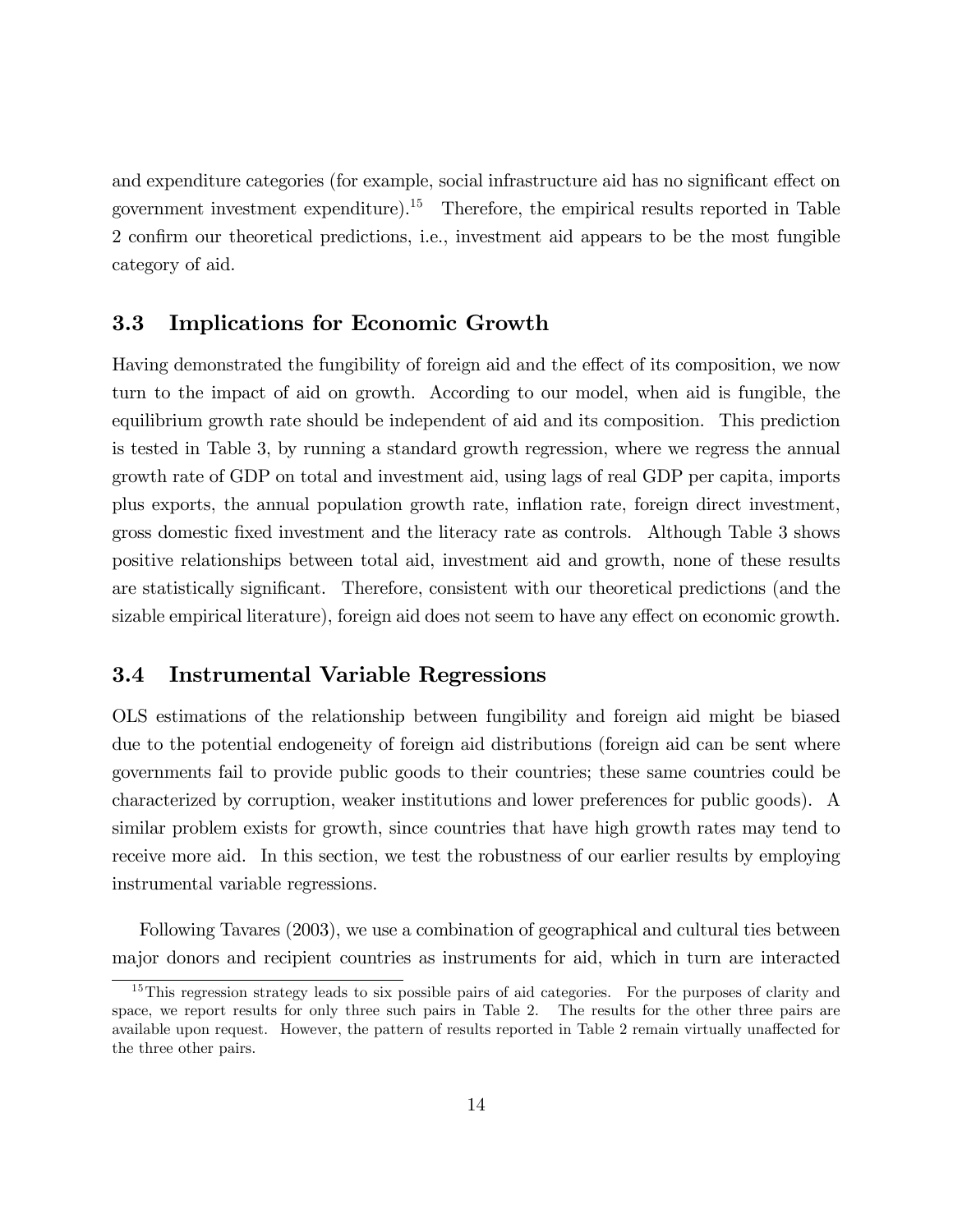with aid outflows from donors. These interaction terms serve as instrumental variables, determining foreign aid inflows to each recipient country. The procedure we adopt can be described as follows. For each country in our sample, we construct an instrument for aid which captures the exogenous component of the aid sample. We use the inverse of bilateral distance and a contiguity dummy (the presence of a common land border) for geographical proximity, and common language and religion as measures of cultural affinity. For each country in our sample, we sum the product of aid outflows from 22 donor countries (listed in Table A2 of Appendix A) after multiplying each of them by the bilateral exogenous measures described above.<sup>16</sup> We consider the interaction of the aid variable and instruments for two main reasons: First, since we use country fixed effects in our regressions and the instruments are time-invariant, we are not able to observe their individual effects on foreign aid distributions. Second, the instruments under consideration exist only between donors and recipients on bilateral basis. Since we use total aid from all donors in our empirical study, this method allows us to link bilateral comparisons to total aid.

In the first stage of the instrumental variable regression, we regress aid inflows for each developing country on the four exogenous instruments above. The predicted value of the dependent variable in that regression is then used in the second stage regression to examine the link between fungibility and growth. The results of our first stage regressions are presented in Table 4. All the exogenous variables have the expected signs (an increase in distance reduces the amount of aid received whereas common borders, religion and official language increase the amount of aid). Three of the instruments (distance, language, and religion) are statistically significant for the total foreign aid variable from the DAC data and two of them (distance and religion) are statistically significant for the total foreign aid variable from the CRS data. Our specification passes the Anderson (1984) canonical correlations likelihood-ratio test for identification and instrumental variable relevance, the Cragg-Donald F-statistic for weak identification and the Hansen J-statistic for over-identification tests for all instruments. As for the second stage regression, Table 5 presents the impact of total aid on total government expenditures when aid is instrumented. Our earlier results still

 $16$ The instrumental variable for aid is constructed in the following manner:

 $Instrumental\ Variable(Aid*Inst)_{i,t} = \sum^{22}$  $\sum_{j=1} Aid_{i,j,t} * Instrument_{i,j}$ where  $i$ : recipient country,  $j$ : donor country,  $t$ : year.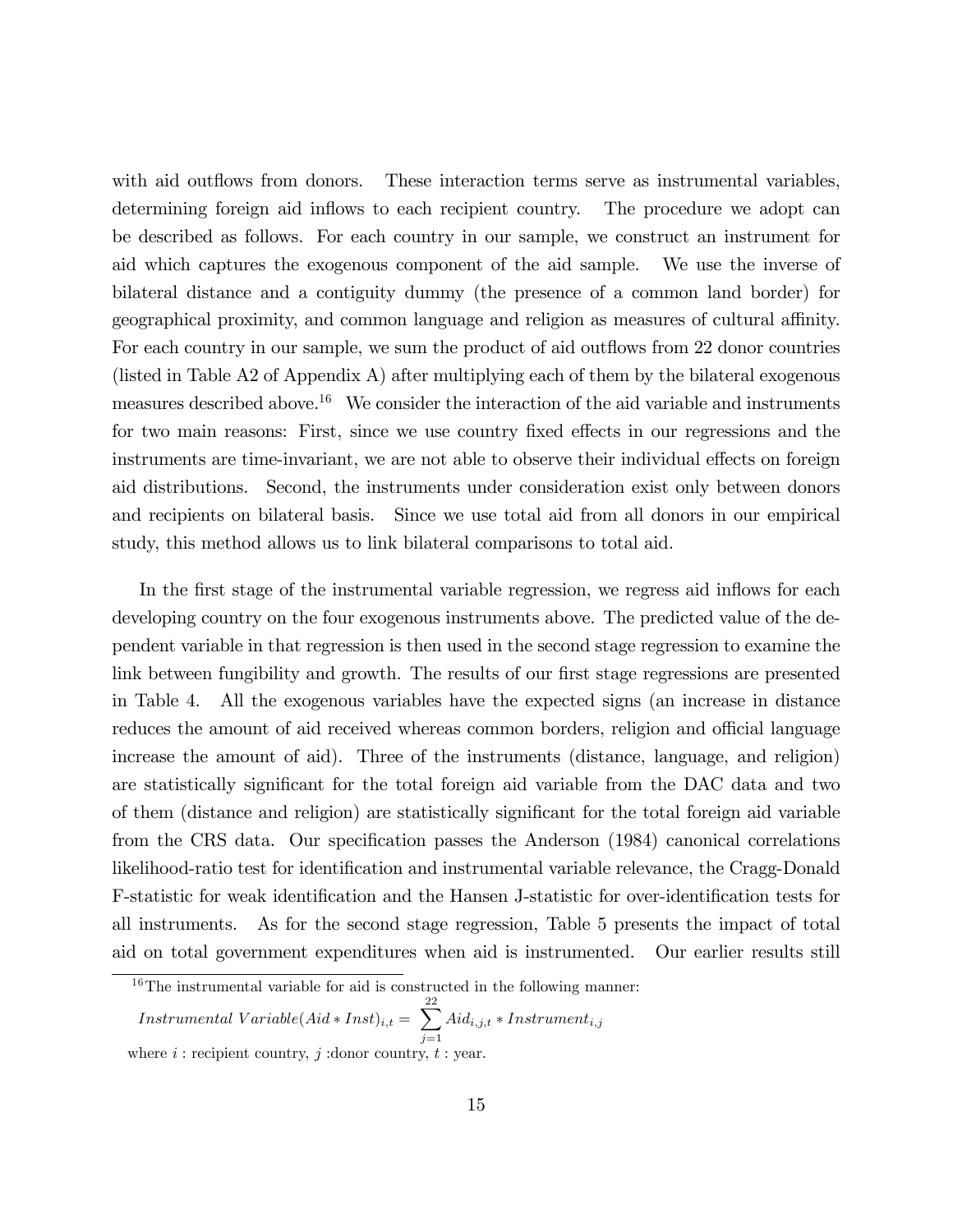remain valid (the coefficients are now slightly lower than the ones in Table 2), even after instrumenting foreign aid: a \$1 increase in total aid is associated with approximately a \$0.33 increase in government spending for the DAC variable, and a \$0.21 increase for the CRS variable. Finally, Table 6 uses an IV regression for the aid-growth link and, as before, we are unable to find a statistically significant relationship between the two.

To summarize, we examine the effect of foreign aid and its composition on government spending and its composition. At the aggregate level, we find that foreign aid is fungible. We also Önd that investment aid is more fungible than other categories like social infrastructure aid, while there is no evidence of fungibility for non-investment aid. Our results also indicate that foreign aid, when fungible, does not have any impact on growth. All our empirical findings are consistent with our theoretical predictions.

# 4 Conclusions

In this paper, we examine the phenomenon of fungibility as a possible explanation for the "missing link" between foreign aid and economic growth. Fungibility arises out of an aidrecipient government's reallocation of domestic resources in response to foreign aid. We show how the composition of aid, often determined by donors, plays a crucial role in determining the composition of government expenditures and, as a consequence, the magnitude of fungibility and its impact on growth.

This study contributes to the literature on foreign aid and growth in two important directions. First, by embedding fungibility as an equilibrium outcome in an endogenous growth framework, we highlight the mechanism through which an injection of foreign aid might affect domestic resource allocation, especially with respect to public expenditures. Specifically, we show that when aid is fungible, the substitution away from domestic government investment is higher than from government consumption. This leads to a reduction in domestic productive public spending on part of the recipient government and completely offsets any positive impact that aid might have on growth. Our theoretical framework generates some interesting hypotheses which we then confront with data. The second contribution of this paper thus lies in testing the main implications of the theoretical model using a panel dataset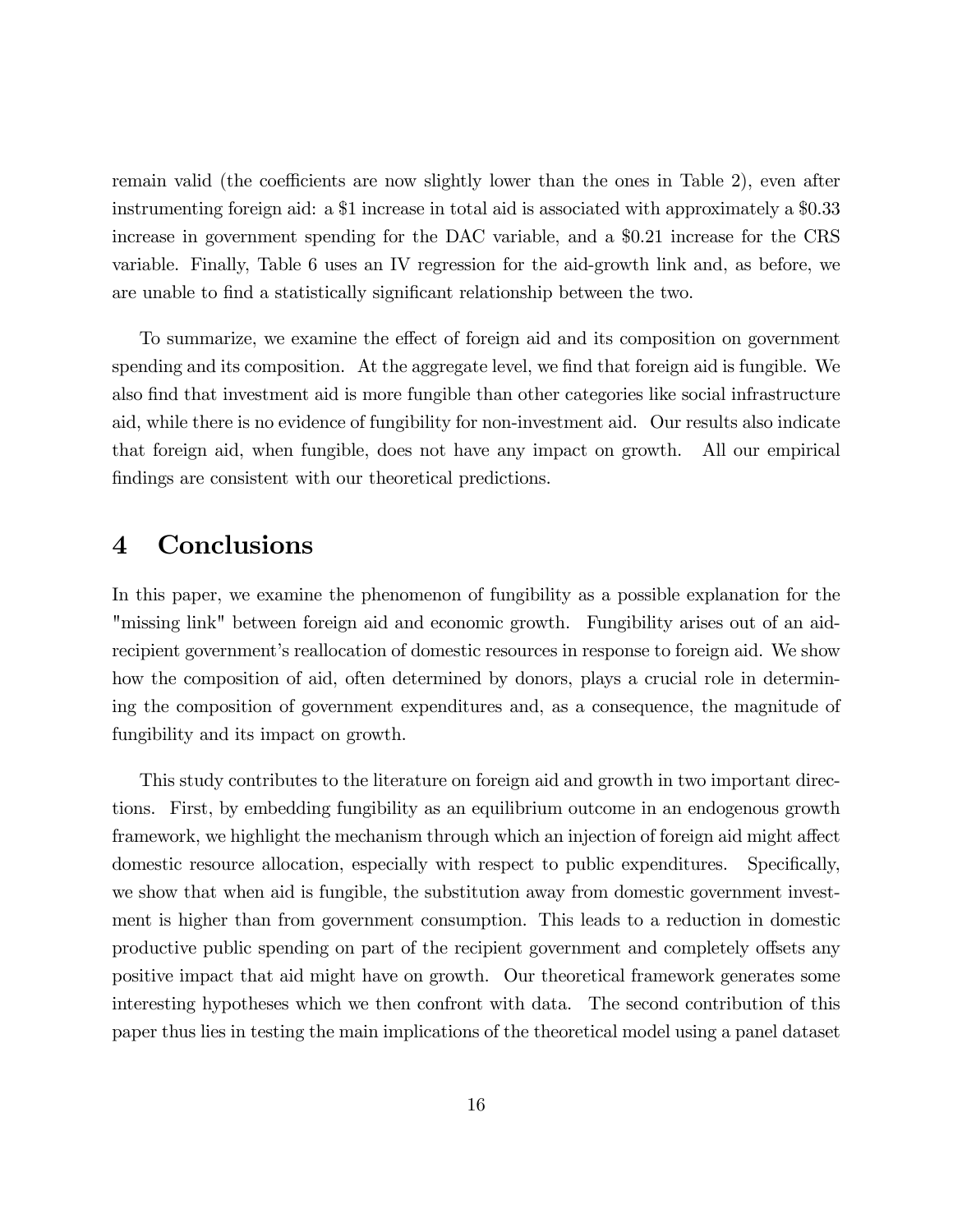of 67 countries for the period 1972-2000. The empirical Öndings are consistent with our theoretical predictions: we find strong evidence of fungibility at the aggregate level, with almost 70 percent of total aid being fungible in our sample. When aid and government spending are disaggregated into different categories, we find that investment aid is the most fungible type of aid. Finally, we confirm that in the presence of fungibility, there is no statistically significant relationship between foreign aid and economic growth. We address the issue of causality in all our regressions, and our results remain robust to the instrumentation of foreign aid.

Both our theoretical and empirical analyses provide useful insights for policy with regard to the design and implementation of foreign aid programs. Given that more than two-thirds of all aid flows to the developing world are tied to investment (e.g. infrastructure), our findings regarding the fungibility of investment aid serve as a caution to donors imposing specific tying restrictions on recipients. On the other hand, the fact that non-investment and social infrastructure aid are less fungible also provides insights on how the disbursement of foreign aid can be designed more effectively. Finally, our theoretical framework highlights the mechanism through which fungibility might impact on domestic resource allocation by characterizing the link between the composition of aid and the incentives for public spending.

This paper is not ambitious enough to explain away the "missing link" between foreign aid and growth. However, we have attempted to explain a piece of this complicated puzzle. We therefore end with a caveat which might be useful for future research: the problem of fungibility is also a political economy issue and is probably intricately linked with factors such as rent-seeking, corruption, the institutional environment of recipients and their strategic relationships with donors. We believe that our results will provide insights into how the above factors can be integrated into a more comprehensive analysis of foreign aid and its impact on macroeconomic performance.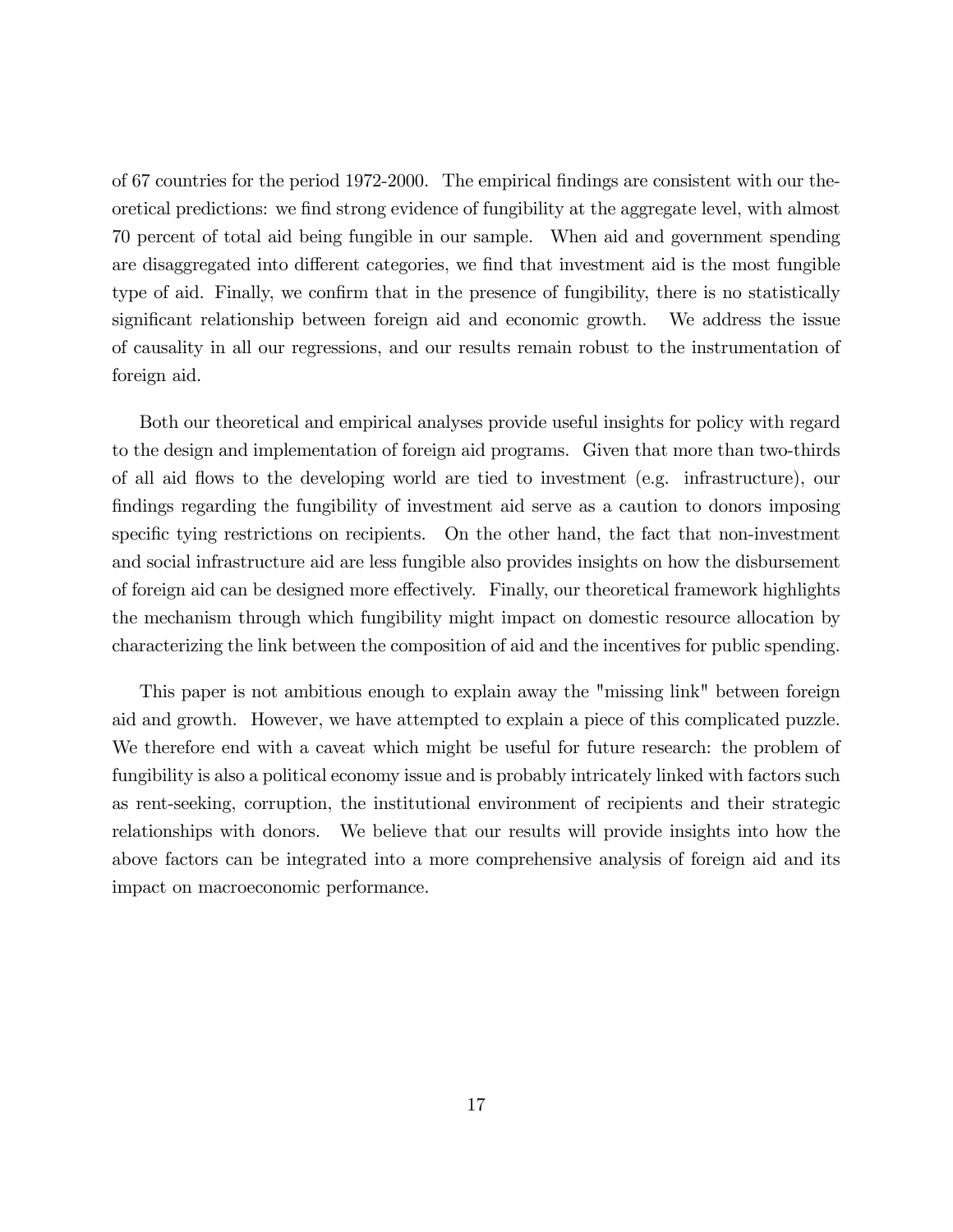## References

- [1] Adam, C. and S. OíConnell (1999), "Aid, taxation and development in sub-Saharan Africa." Economics & Politics 11, 225-253.
- $[2]$  Alesina, A. and R. Wacziarg  $(1998)$ , "Openness, country size, and the government." Journal of Public Economics,  $69(3)$ , pp.  $305-21$ .
- [3] Anderson, T. W. (1984), An Introduction to Multivariate Statistical Analysis. 2nd edn. New York: Wiley.
- [4] Barro, R. (1990), "Government spending in a simple model of endogenous growth." Journal of Political Economy 98, S103-S125.
- [5] Boone, P. (1996), "Politics and the effectiveness of foreign aid." European Economic Review 40, 289-329.
- [6] Burnside, C. and D. Dollar (2000), "Aid, policies, and growth." American Economic Review 90, 847-868.
- [7] Chatterjee, S., G. Sakoulis, and S. Turnovsky (2003), "Unilateral capital transfers, public investment, and economic growth." European Economic Review 47, 1077-1103.
- [8] Chatterjee, S. and S. Turnovsky (2007), "Foreign aid and economic growth: the role of flexible labor supply." Journal of Development Economics, forthcoming.
- $[9]$  Chenery, H. and A. Strout  $(1966)$ , "Foreign assistance and economic development." American Economic Review 56, 679-733.
- [10] Clements, B., S. Gupta, A. Pivovarsky, and E. Tiongson (2004), "Foreign aid: grants versus loans." Finance and Development, 46-49.
- [11] Dalgaard, C. and H. Hansen (2001), "On aid, growth, and good policies." Journal of Development Studies 37, 17-41.
- [12] Devarajan, S., V. Swaroop, and H. Zou (1996), "The composition of public expenditure and economic growth." Journal of Monetary Economics 37, 313-344.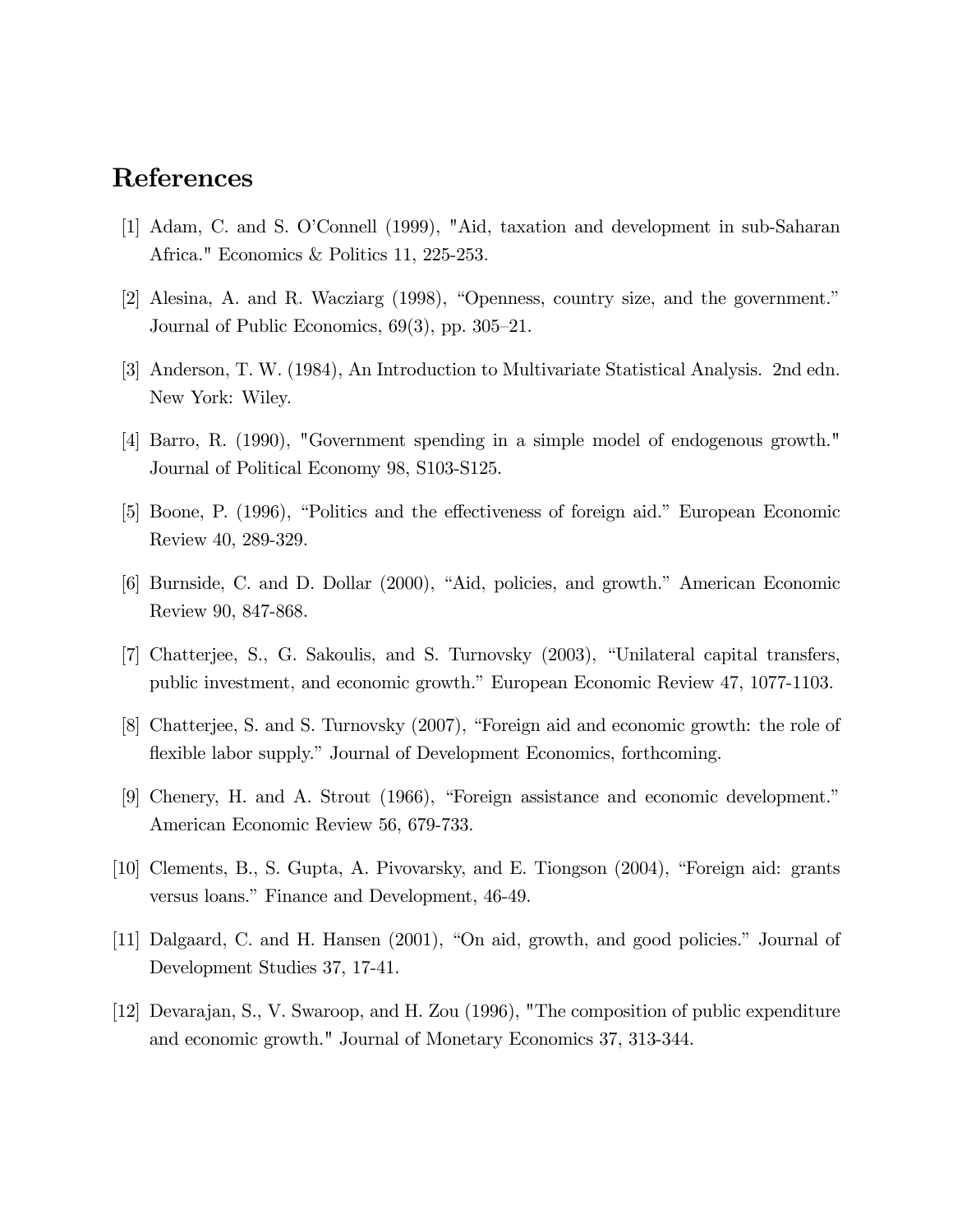- $[13]$  Easterly, W. (1999), "The ghost of financing gap: testing the growth model used in the international financial institutions." Journal of Development Economics 60, 423-438.
- [14] Easterly, W. (2001), The Elusive Quest for Growth: Economists' Adventures and Misadventures in the Tropics. The MIT Press, Cambridge, MA.
- [15] Easterly, W. (2003), "Can foreign aid buy growth?" Journal of Economic Perspectives 17, 23-48.
- [16] Feyzioglu, T., V. Swaroop, and M. Zhu  $(1998)$ , "A panel data analysis of the fungibility of foreign aid." The World Bank Economic Review 12, 29-58.
- [17] Gupta, S., B. Clements, A. Pivovarsky, and E. Tiongson (2003), "Foreign aid and revenue response: does the composition of aid matter?" International Monetary Fund Working Paper 03-176.
- [18] Hansen, H. and F. Tarp (2000), "Aid effectiveness disputed." Journal of International Development 12, 375-398.
- [19] Lahiri, S. and P. Raimondos-Moller (2004), "Donor strategy under the fungibility of foreign aid." Economics & Politics 16, 213-231.
- $[20]$  Pack, H. and J. Pack  $(1990)$ , "Is foreign aid fungible: the case of Indonesia." Economic Journal 100, 188-194.
- [21] Pack, H. and J. Pack (1993), "Foreign aid and the question of fungibility." Review of Economics and Statistics, 258-265.
- [22] Svensson, J. (2000), "Foreign aid and rent-seeking." Journal of International Economics 51, 437-461.
- [23] Swaroop, V., S. Jha, and A. Rajkumar  $(2000)$ , "Fiscal effects of foreign aid in a federal system of governance: the case of India." Journal of Public Economics, 307-330.
- [24] Tavares, J.  $(2003)$ , "Does foreign aid corrupt?" Economics Letters 79(1), pp. 99-106.
- [25] World Bank (2004), Global Development Finance 2004. The World Bank, Washington, D.C.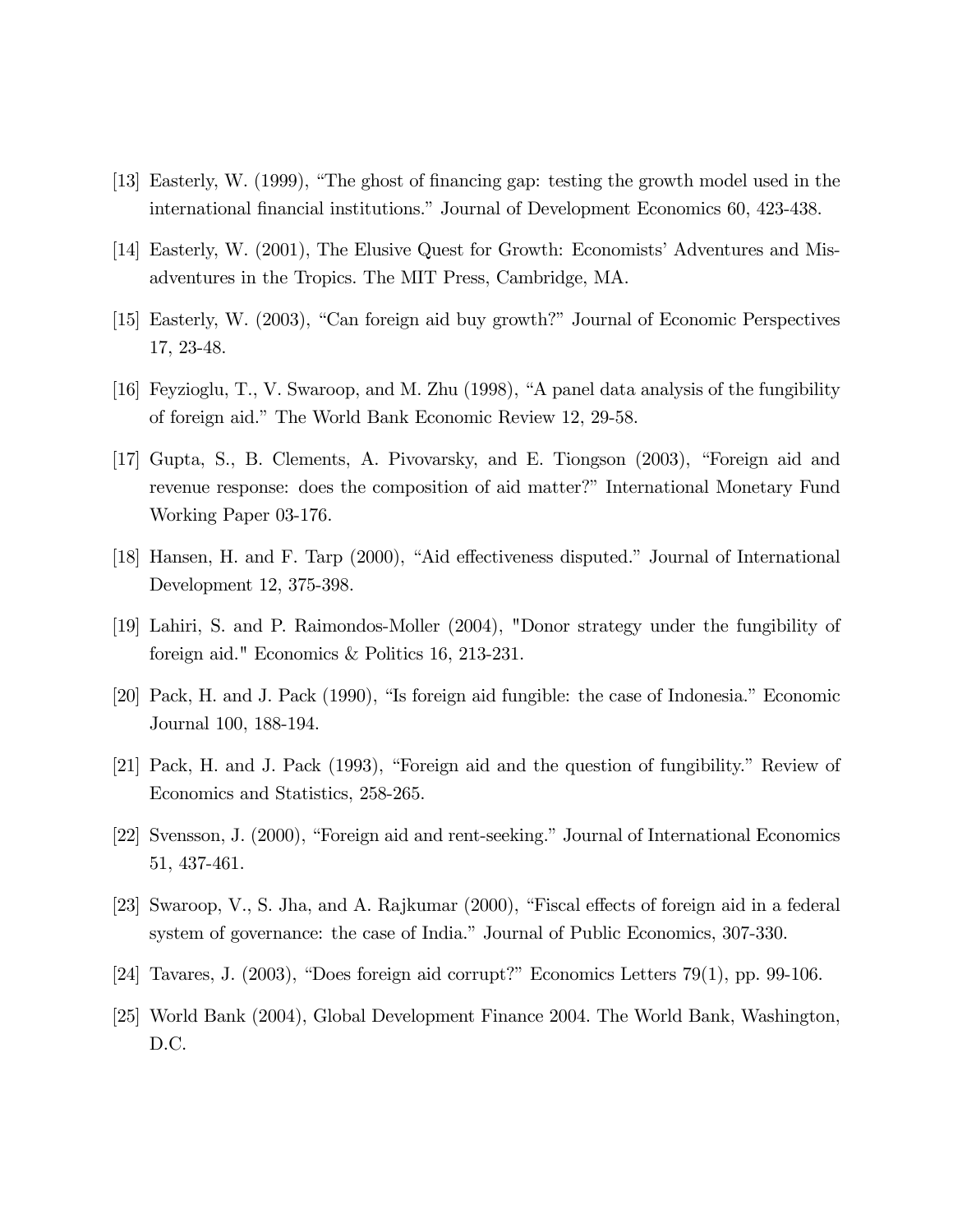| Variable                                                                                                     | Dependent Variable<br>Total Expenditure (% of GDP) |                                  |  |
|--------------------------------------------------------------------------------------------------------------|----------------------------------------------------|----------------------------------|--|
|                                                                                                              |                                                    |                                  |  |
| Aid DAC (% of GDP)                                                                                           | 0.347<br>$(6.02)$ ***                              |                                  |  |
| Aid CRS(% of GDP)                                                                                            |                                                    | 0.288<br>$(5.28)$ ***            |  |
| Real GDP per capita                                                                                          | $-0.0000$<br>(0.18)                                | $-0.0001$<br>(0.40)              |  |
| Infant mortality rate, lag (-1)                                                                              | $-0.103$<br>$(2.16)$ **                            | $-0.095$<br>$(2.01)$ **          |  |
| Agricultural value added (% of GDP), lag (-1)                                                                | $-0.227$<br>$(2.91)$ ***                           | $-0.252$<br>$(3.31)$ ***         |  |
| Literacy rate, $lag(-1)$                                                                                     | $-0.213$<br>(1.24)                                 | $-0.235$<br>(1.36)               |  |
| Import plus export (% of GDP), lag $(-1)$                                                                    | $-0.037$<br>(1.57)                                 | $-0.038$<br>(1.61)               |  |
| Dependency ratio $(65+)$ , lag $(-1)$                                                                        | $-0.883$<br>(0.96)                                 | $-0.726$<br>(0.73)               |  |
| Constant                                                                                                     | 52.878<br>$(4.10)$ ***                             | 53.684<br>$(3.93)$ ***           |  |
| Observations<br>Adj. R-squared<br><b>Country Fixed Effects</b><br>Year Fixed Effects<br>Cluster (by country) | 620<br>0.90<br>Yes<br>Yes<br>Yes                   | 620<br>0.90<br>Yes<br>Yes<br>Yes |  |

# **TABLE 1. The Effect of Foreign Aid on Total Government Expenditures**

Robust t statistics in parentheses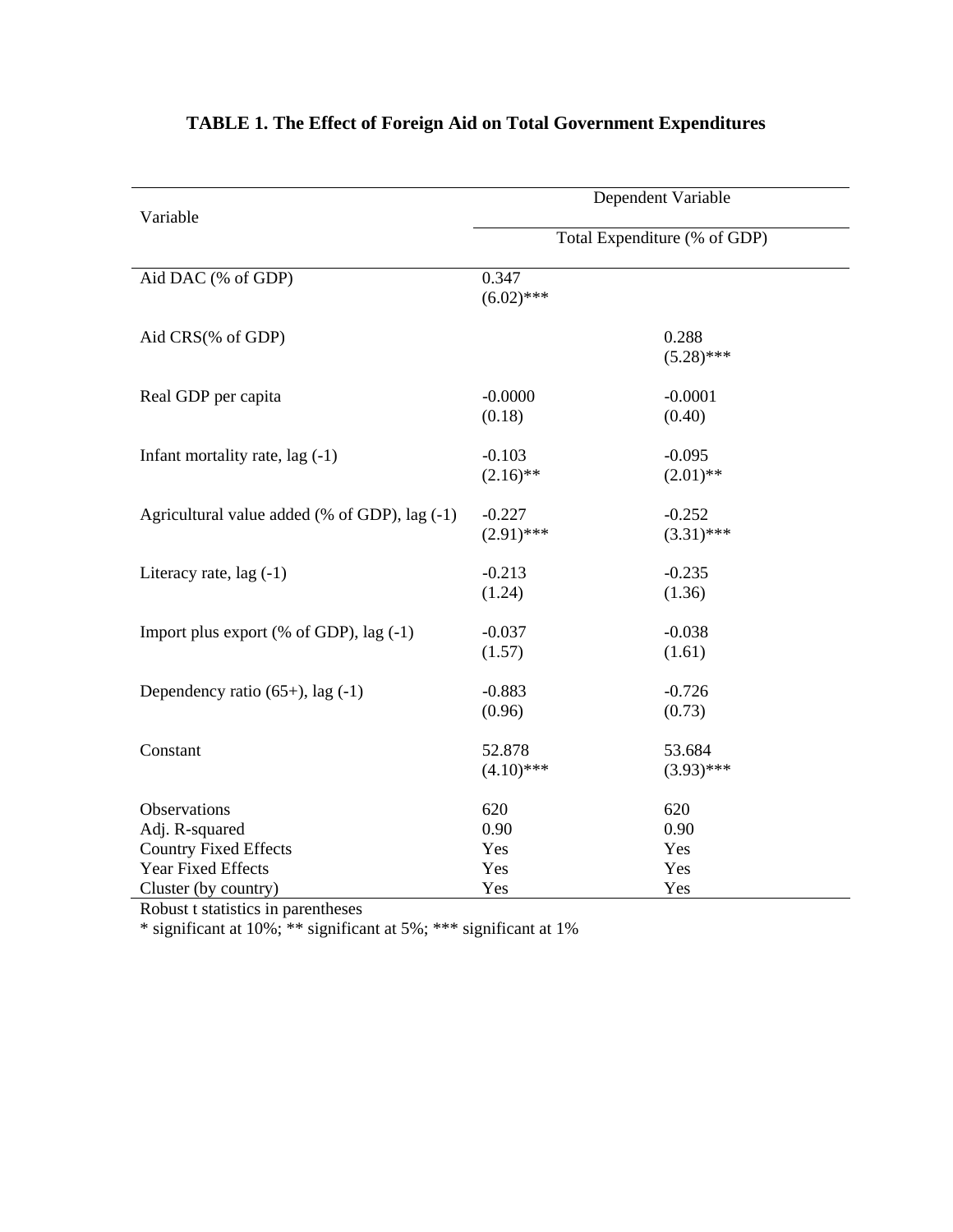|                                                | Dependent Variable                                                    |                                                                  |                                                                                                  |
|------------------------------------------------|-----------------------------------------------------------------------|------------------------------------------------------------------|--------------------------------------------------------------------------------------------------|
| Variable                                       | Investment<br>expenditure<br>$(% \mathcal{L}_{0}^{\infty}$ (% of GDP) | Non investment<br>expenditure<br>$(% \mathcal{L}_{0}$ (% of GDP) | Social<br>infrastructure<br>expenditure<br>$(% \mathcal{L}_{0} \cap \mathcal{L}_{1})$ (% of GDP) |
| Investment aid (% of GDP)                      | 0.100<br>$(2.27)$ **                                                  |                                                                  |                                                                                                  |
| Non investment aid (% of GDP)                  |                                                                       | 0.158<br>(1.57)                                                  | 0.121<br>(1.00)                                                                                  |
| Social infrastructure aid (% of GDP)           | 0.030                                                                 | 0.064                                                            | 0.221                                                                                            |
|                                                | (0.45)                                                                | (0.70)                                                           | $(2.73)$ ***                                                                                     |
| Real GDP per capita                            | 0.0003                                                                | 0.00002                                                          | $-0.0003$                                                                                        |
|                                                | (1.58)                                                                | (0.08)                                                           | (0.81)                                                                                           |
| Infant mortality rate, lag (-1)                | $-0.015$                                                              | $-0.104$                                                         | $-0.011$                                                                                         |
|                                                | (0.66)                                                                | $(4.00)$ ***                                                     | (0.44)                                                                                           |
| Agricultural value added(% of GDP), lag $(-1)$ | $-0.043$                                                              | $-0.080$                                                         | $-0.086$                                                                                         |
|                                                | (1.60)                                                                | (1.31)                                                           | (1.17)                                                                                           |
| Literacy rate, $lag(-1)$                       | $-0.052$                                                              | 0.028                                                            | $-0.181$                                                                                         |
|                                                | (0.64)                                                                | (0.40)                                                           | (1.58)                                                                                           |
| Import plus export $(\%$ of GDP), lag $(-1)$   | 0.019                                                                 | $-0.008$                                                         | $-0.043$                                                                                         |
|                                                | $(1.95)^*$                                                            | (0.61)                                                           | $(2.45)$ **                                                                                      |
| Dependency ratio 65, lag (-1)                  | $-0.329$                                                              | $-0.736$                                                         | $-0.315$                                                                                         |
|                                                | (0.53)                                                                | (1.08)                                                           | (0.54)                                                                                           |
| Constant                                       | 9.172                                                                 | 17.907                                                           | 29.799                                                                                           |
|                                                | (1.43)                                                                | $(2.09)$ **                                                      | $(4.00)$ ***                                                                                     |
| Observations                                   | 591                                                                   | 571                                                              | 609                                                                                              |
| Adj. R-squared                                 | 0.82                                                                  | 0.72                                                             | 0.93                                                                                             |
| <b>Country Fixed Effects</b>                   | Yes                                                                   | Yes                                                              | Yes                                                                                              |
| Year Fixed Effects                             | Yes                                                                   | Yes                                                              | Yes                                                                                              |
| Cluster (by country)                           | Yes                                                                   | Yes                                                              | Yes                                                                                              |

### **Table 2. The Effects of Composition of Foreign Aid on the Composition of Government Expenditures**

t statistics in parentheses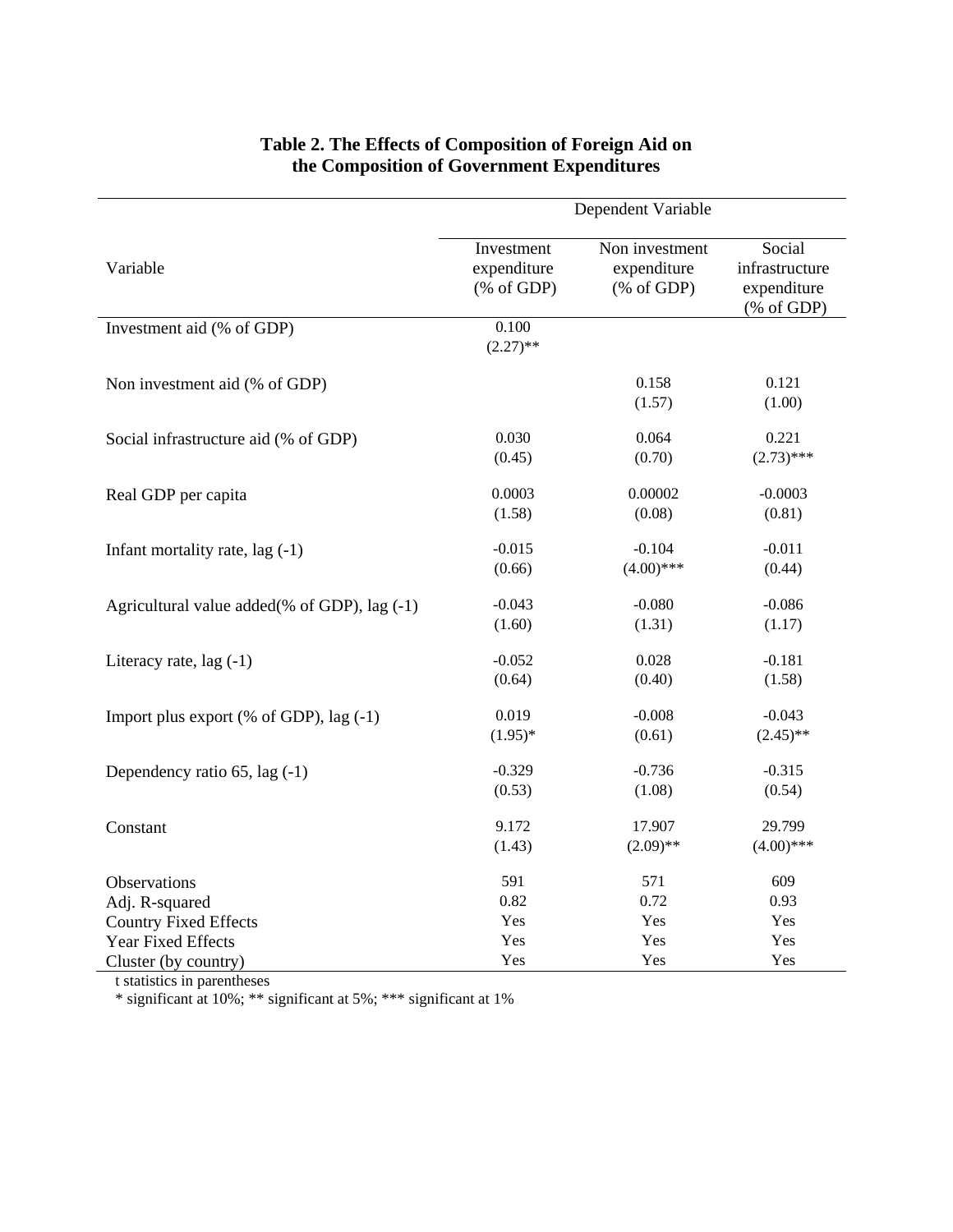| Variable                                         | Dependent Variable |                 |                 |  |
|--------------------------------------------------|--------------------|-----------------|-----------------|--|
|                                                  | GDP growth rate    | GDP growth rate | GDP growth rate |  |
|                                                  | (annual)           | (annual)        | (annual)        |  |
| Aid DAC (% of GDP)                               | 0.038<br>(0.71)    |                 |                 |  |
| Aid CRS (% of GDP)                               |                    | 0.036<br>(0.73) |                 |  |
| Investment aid (% of GDP)                        |                    |                 | 0.161<br>(1.54) |  |
| Real GDP per capita, lag (-1)                    | $-0.001$           | $-0.001$        | $-0.001$        |  |
|                                                  | $(4.18)$ ***       | $(4.34)$ ***    | $(5.18)$ ***    |  |
| Population growth (annual), lag(-1)              | 0.341              | 0.359           | 0.444           |  |
|                                                  | $(2.17)$ **        | $(2.30)$ **     | $(3.11)$ ***    |  |
| Import plus export, $(\%$ of GDP) lag $(-1)$     | 0.050              | 0.052           | 0.052           |  |
|                                                  | $(3.29)$ ***       | $(3.40)$ ***    | $(3.36)$ ***    |  |
| Literacy rate, $lag(-1)$                         | $-0.150$           | $-0.184$        | $-0.225$        |  |
|                                                  | $(2.13)$ **        | $(2.59)$ **     | $(3.37)$ ***    |  |
| Gross fixed capital formation of gdpf, lag (-1)  | $-0.071$           | $-0.081$        | $-0.082$        |  |
|                                                  | $(1.99)*$          | $(2.15)$ **     | $(2.12)$ **     |  |
| Inflation consumer prices annual, lag (-1)       | $-0.001$           | $-0.001$        | $-0.001$        |  |
|                                                  | $(3.59)$ ***       | $(3.60)$ ***    | $(3.89)$ ***    |  |
| Foreign direct investment net inflow, lag $(-1)$ | 0.208              | 0.220           | 0.235           |  |
|                                                  | $(2.68)$ ***       | $(2.81)$ ***    | $(2.87)$ ***    |  |
| Constant                                         | 13.880             | 15.936          | 22.667          |  |
|                                                  | $(3.77)$ ***       | $(4.43)$ ***    | $(4.34)$ ***    |  |
| Observations                                     | 1360               | 1354            | 1305            |  |
| Adj. R-squared                                   | 0.20               | 0.18            | 0.21            |  |
| <b>Country Fixed Effects</b>                     | Yes                | Yes             | Yes             |  |
| <b>Country Fixed Effects</b>                     | Yes                | Yes             | Yes             |  |
| Cluster (by country)                             | Yes                | Yes             | Yes             |  |

# **TABLE 3. The Effects of Foreign Aid and its Composition on Economic Growth**

Robust t statistics in parentheses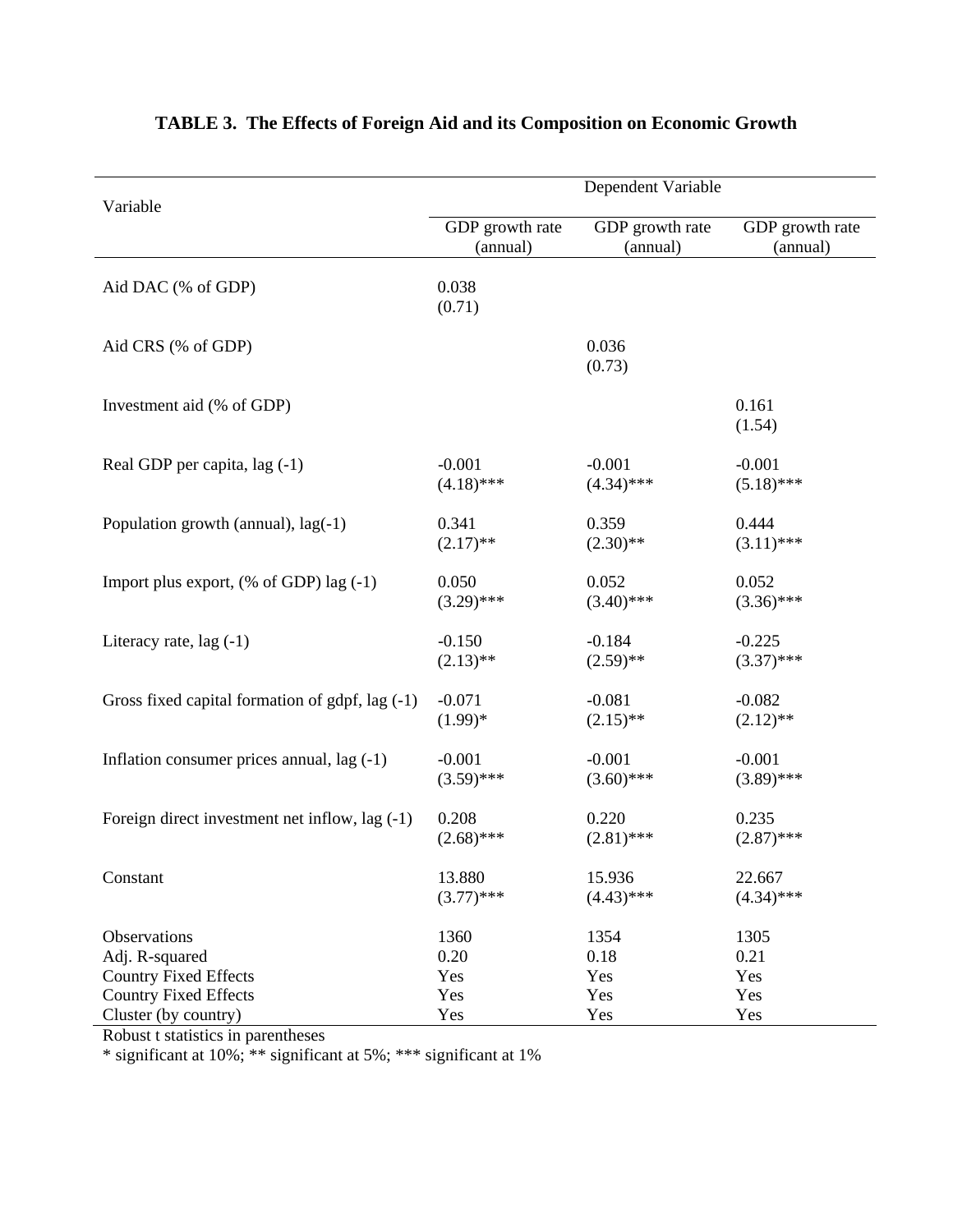| Variable                                      | Dependent Variable        |                         |
|-----------------------------------------------|---------------------------|-------------------------|
|                                               | Aid DAC (% of GDP)        | Aid CRS (% of GDP)      |
| Aid/Distance                                  | 1865.634<br>$(2.38)$ **   | 2714.921<br>$(1.78)$ *  |
| Aid*Border                                    | 10.2954<br>(1.05)         | 10.9746<br>(0.85)       |
| Aid*Language                                  | 0.8379<br>$(3.77)$ ***    | 0.0333<br>(0.07)        |
| Aid*Religion                                  | 0.8468<br>$(4.86)$ ***    | 0.8032<br>$(1.75)^*$    |
| Real GDP per capita                           | $-0.00038$<br>$(-1.72)$ * | $-0.00043$<br>$(-1.40)$ |
| Infant mortality rate, $lag(-1)$              | 0.0326<br>(0.65)          | $-0.0381$<br>$(-1.62)$  |
| Agricultural value added, lag (-1) (% of GDP) | $-0.0871$<br>$(-2.48)$ ** | 0.0595<br>(1.53)        |
| Literacy rate, $lag(-1)$                      | $-0.0212$<br>$(-0.32)$    | $-0.0542$<br>$(-0.67)$  |
| Total trade, $lag(-1)$ (% of GDP)             | 0.0096<br>(1.52)          | 0.0114<br>(1.37)        |
| Dependency ratio 65, lag (-1)                 | 0.7265<br>(1.35)          | 0.8573<br>$(1.76)^*$    |
| Observations                                  | 613                       | 596                     |

# **TABLE 4. First-stage IV Regressions**

Robust t statistics in parentheses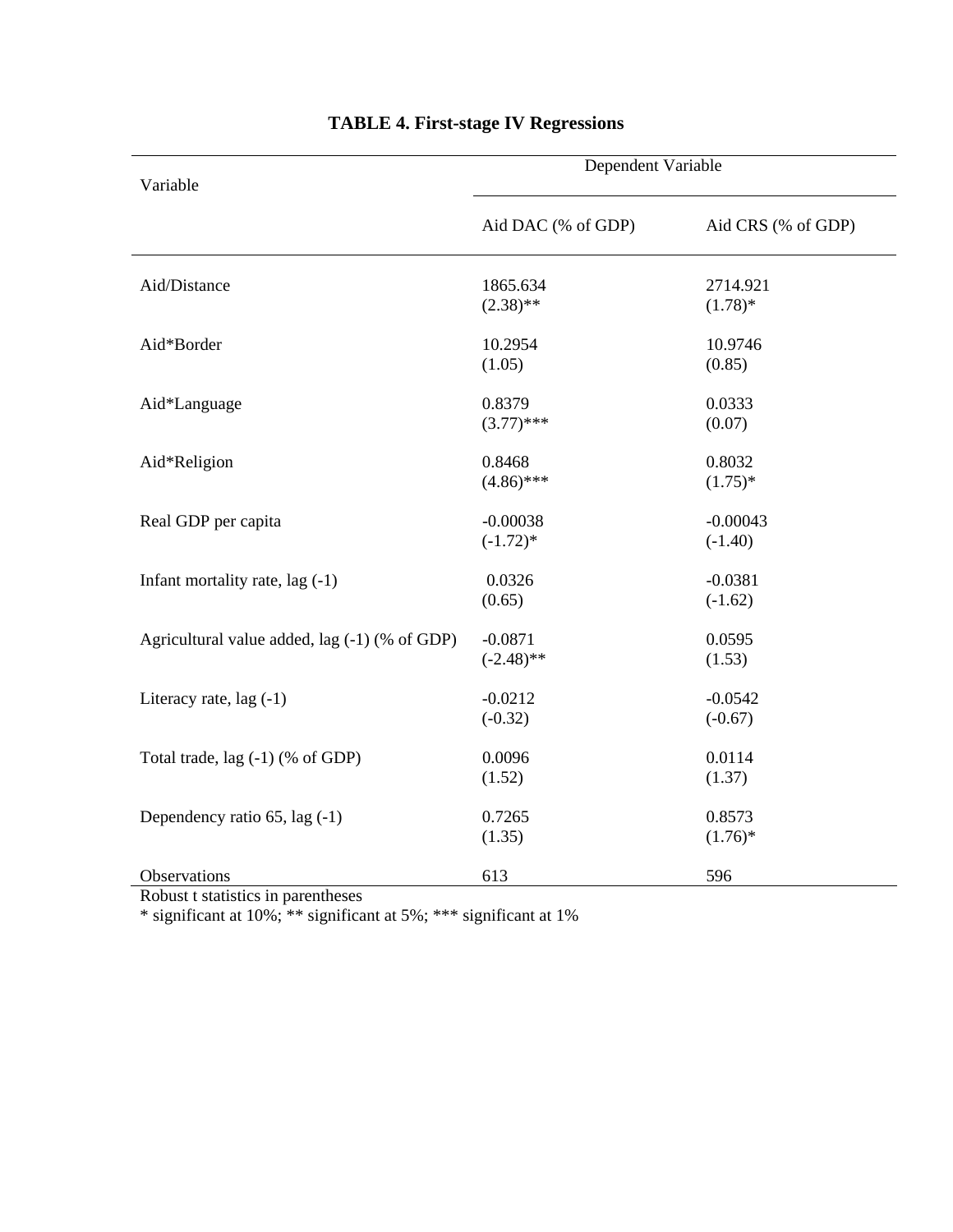|                                                                                                            | Dependent Variable                                                   |                                                                                   |  |
|------------------------------------------------------------------------------------------------------------|----------------------------------------------------------------------|-----------------------------------------------------------------------------------|--|
| Variable                                                                                                   | <b>Total Expenditure</b><br>$(% \mathcal{L}_{0}^{\infty}$ (% of GDP) | <b>Total Expenditure</b><br>$(% \mathcal{L}_{0} \cap \mathcal{L}_{1})$ (% of GDP) |  |
| Aid DAC (% of GDP)                                                                                         | 0.329<br>$(4.72)$ ***                                                |                                                                                   |  |
| Aid CRS (% of GDP)                                                                                         |                                                                      | 0.212<br>$(2.47)$ **                                                              |  |
| Real GDP per capita                                                                                        | $-0.000$<br>(0.23)                                                   | $-0.000$<br>(0.58)                                                                |  |
| Infant mortality rate, $lag(-1)$                                                                           | $-0.104$<br>$(2.23)$ **                                              | $-0.106$<br>$(2.35)$ **                                                           |  |
| Agricultural value added (% of GDP), lag (-1)                                                              | $-0.226$<br>$(2.94)$ ***                                             | $-0.242$<br>$(3.20)$ ***                                                          |  |
| Literacy rate, $lag(-1)$                                                                                   | $-0.216$<br>(1.28)                                                   | $-0.232$<br>(1.43)                                                                |  |
| Total trade, lag (-1)                                                                                      | $-0.037$<br>(1.61)                                                   | $-0.030$<br>(1.24)                                                                |  |
| Dependency ratio $65$ , lag $(-1)$                                                                         | $-0.863$<br>(0.98)                                                   | $-1.083$<br>(1.12)                                                                |  |
| Observations<br><b>Country Fixed Effects</b><br><b>Year Fixed Effects</b><br>Cluster (by country)          | 613<br>Yes<br>Yes<br>Yes                                             | 596<br>Yes<br>Yes<br>Yes                                                          |  |
| Anderson canonical correlations test (p value)<br>Cragg-Donald F statistic<br>Hansen J statistic (p value) | 0.0000<br>313.628<br>0.8303                                          | 0.0000<br>108.054<br>0.1377                                                       |  |

# **TABLE 5. Instrumental Variable Regressions for Total Aid**

Robust z statistics in parentheses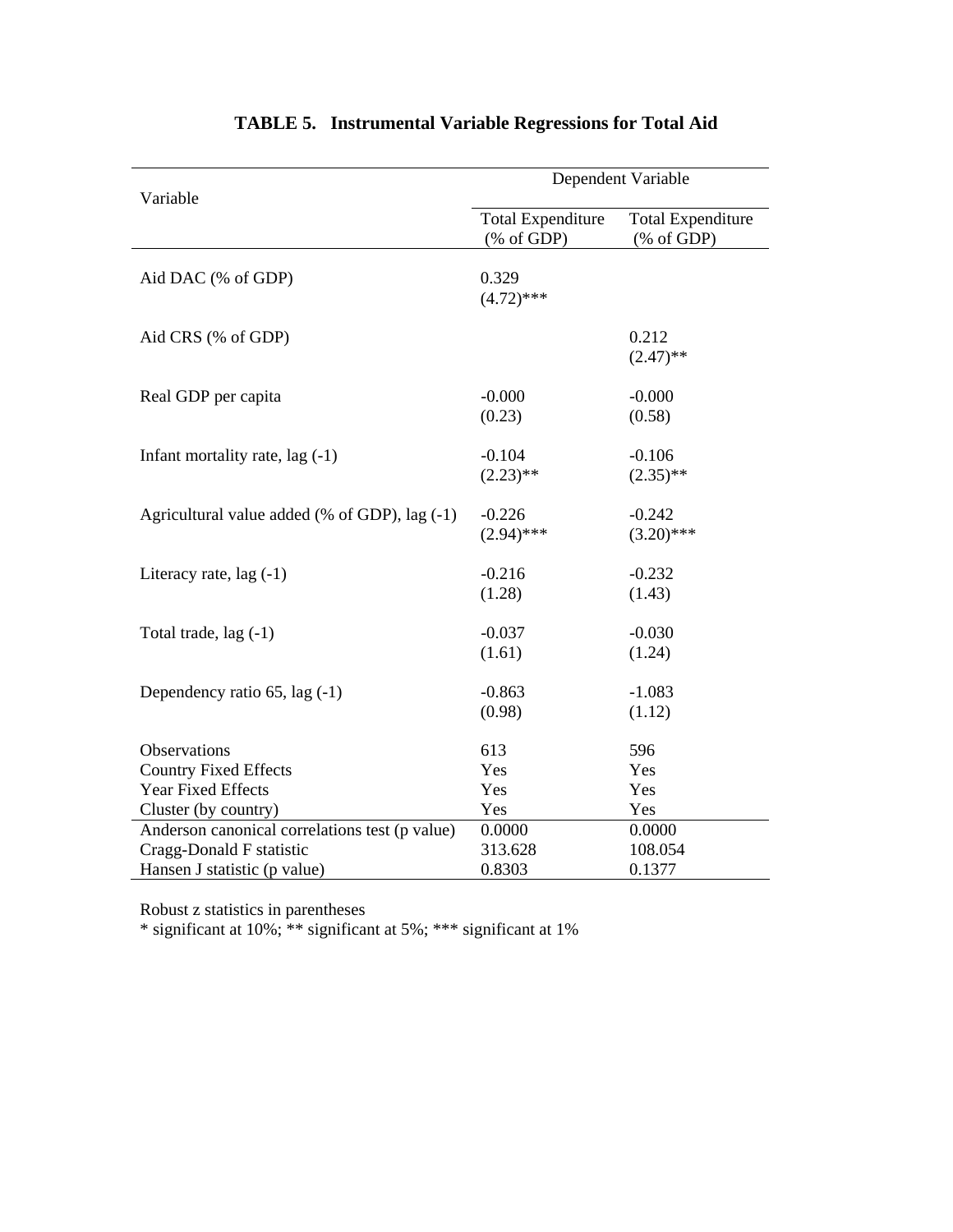| Variable                                        | Dependent Variable |                    |                    |  |
|-------------------------------------------------|--------------------|--------------------|--------------------|--|
|                                                 | GDP growth rate    | GDP growth rate    | GDP growth rate    |  |
|                                                 | (annual)           | (annual)           | (annual)           |  |
| Aid DAC (% of GDP)                              | $-0.060$<br>(1.35) |                    |                    |  |
| Aid CRS (% of GDP)                              |                    | $-0.051$<br>(0.77) |                    |  |
| Investment aid (% of GDP)                       |                    |                    | $-0.680$<br>(1.34) |  |
| Real GDP per capita, lag (-1)                   | $-0.001$           | $-0.001$           | $-0.002$           |  |
|                                                 | $(4.54)$ ***       | $(5.20)$ ***       | $(4.00)$ ***       |  |
| Population growth (annual), lag(-1)             | 0.375              | 0.340              | 0.174              |  |
|                                                 | $(2.50)$ **        | $(2.01)$ **        | (1.10)             |  |
| Import plus export, $(\%$ of GDP) lag $(-1)$    | 0.058              | 0.059              | 0.078              |  |
|                                                 | $(3.62)$ ***       | $(3.94)$ ***       | $(3.52)$ ***       |  |
| Literacy rate, lag (-1)                         | $-0.202$           | $-0.202$           | $-0.306$           |  |
|                                                 | $(2.52)$ **        | $(2.39)$ **        | $(4.06)$ ***       |  |
| Gross fixed capital formation of gdpf, lag (-1) | $-0.085$           | $-0.086$           | $-0.090$           |  |
|                                                 | $(2.41)$ **        | $(2.39)$ **        | $(1.69)*$          |  |
| Inflation consumer prices annual, $lag(-1)$     | $-0.001$           | $-0.001$           | $-0.000$           |  |
|                                                 | $(3.16)$ ***       | $(3.46)$ ***       | (1.32)             |  |
| Foreign direct investment net inflow, lag (-1)  | 0.180              | 0.184              | 0.191              |  |
|                                                 | $(2.36)$ **        | $(2.30)$ **        | $(1.79)*$          |  |
| Observations                                    | 1304               | 1309               | 949                |  |
| <b>Country Fixed Effects</b>                    | Yes                | Yes                | Yes                |  |
| Year Fixed Effects                              | Yes                | Yes                | Yes                |  |
| Cluster (by country)                            | Yes                | Yes                | Yes                |  |

### **TABLE 6. Foreign Aid and Economic Growth (Instrumental Variable Regression)**

Robust z statistics in parentheses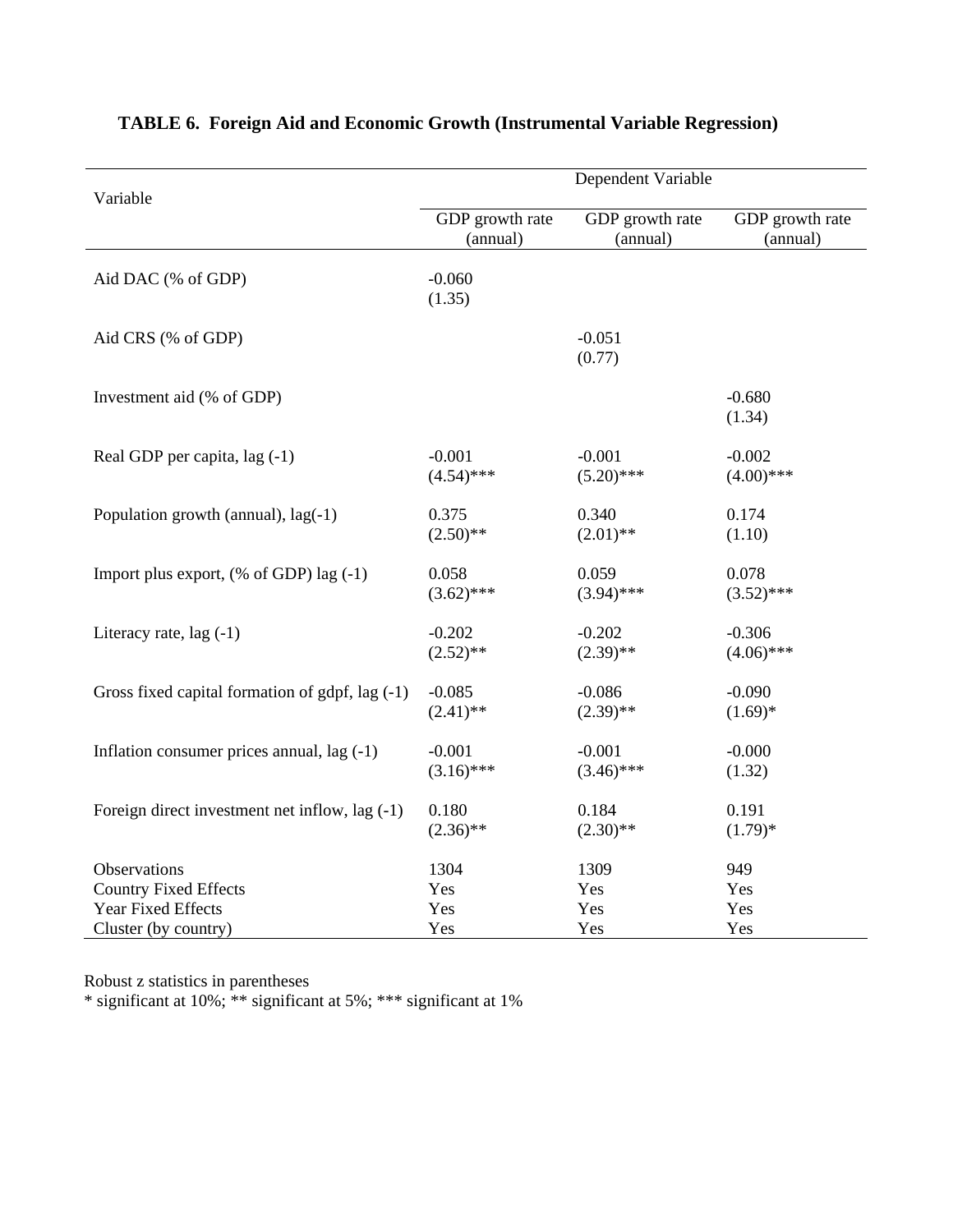### **Appendix A**

### **Table A1. List of Recipient Countries Included in Our Panel Data**

Argentina, Bahrain, Barbados, Belarus, Belize, Bolivia, Brazil, Bulgaria, Burkina Faso, Burundi, Cameroon, Central African Rep., Chad, Chile, Colombia, Congo - Rep., Costa Rica, Cote d'Ivoire, Croatia, Cyprus, Dominican Republic, Egypt, El Salvador, Estonia, Ethiopia, Guatemala, Honduras, Hungary, India, Indonesia, Iran, Jamaica, Kazakhstan, Kuwait, Latvia, Lesotho, Malaysia, Mali, Malta, Mauritania, Mauritius, Mexico, Mongolia, Morocco, Nepal, Nicaragua, Niger, Pakistan, Panama, Paraguay, Peru, Romania, Russia, Rwanda, Senegal, Singapore, Slovenia, Sri Lanka, Syria, Tajikistan, Thailand, Togo, Trinidad & Tobago, Tunisia, Turkey, Uruguay, Venezuela.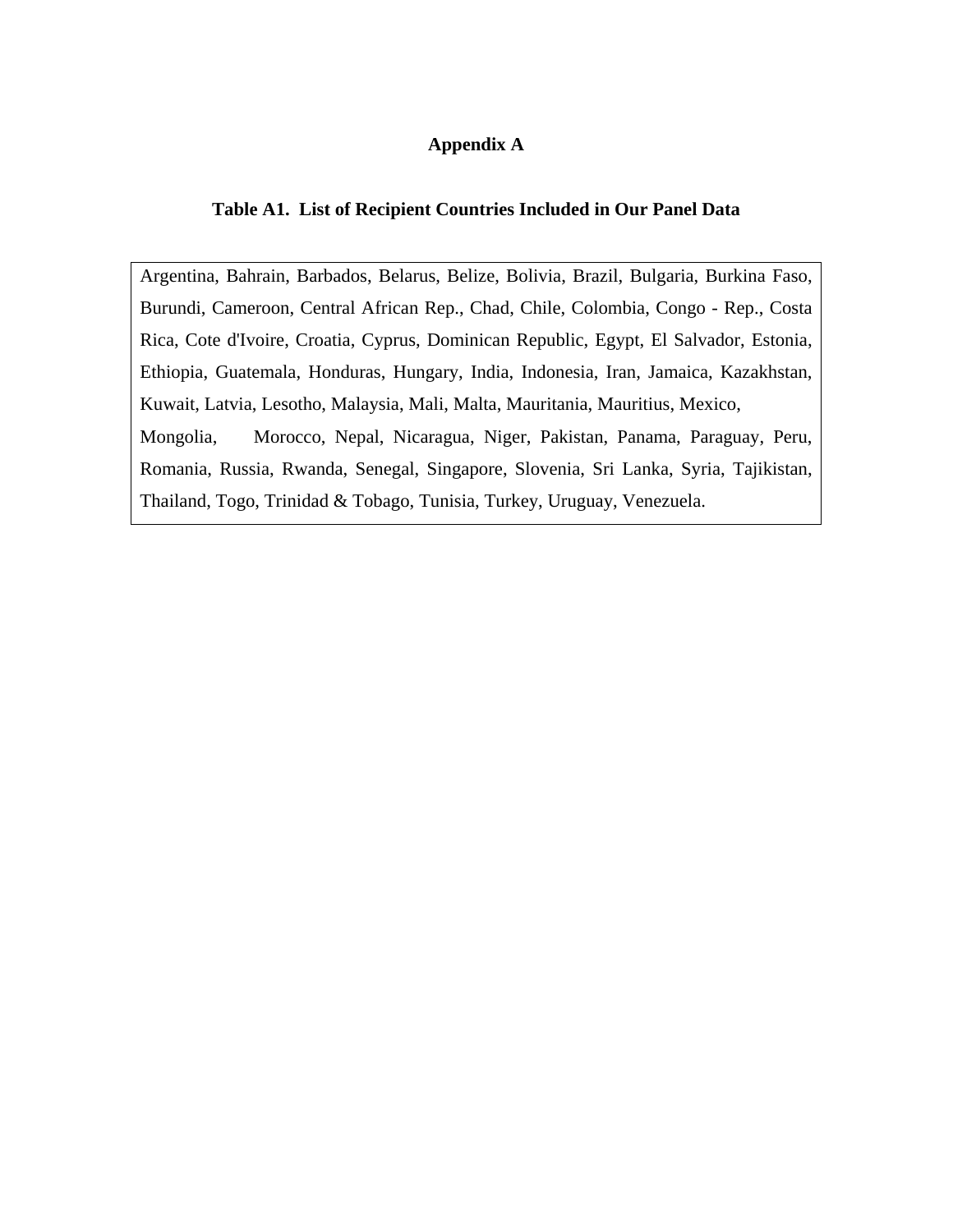### **Table A2. List of Donor countries included in the IV regression**

Australia, Austria, Belgium, Canada, Denmark, Finland, Japan, France, Germany, Greece, Ireland, Italy, Luxembourg, Netherlands, New Zealand, Norway, Portugal, Spain, Sweden, Switzerland, United Kingdom, United States.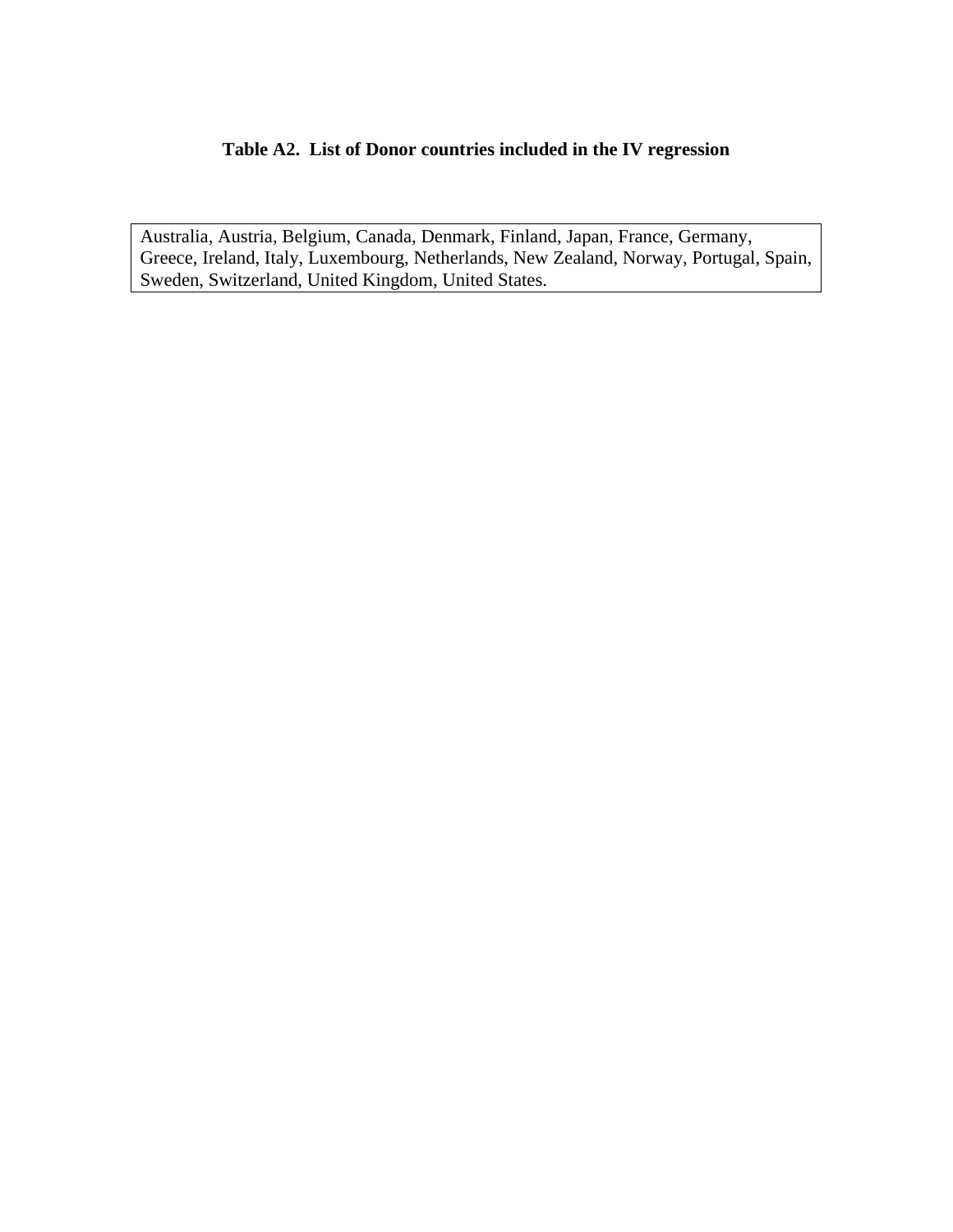# **Table A3. CRS/Aid Activities (these activities include all commitments)**

| DAC name                                      | Definition                                                                         |
|-----------------------------------------------|------------------------------------------------------------------------------------|
| XII.TOTAL                                     |                                                                                    |
| I.SOCIAL INFRASTRUCTURE & SERVICES            | I.Total                                                                            |
|                                               | Includes general teaching and instruction at all levels; as well as construction   |
| I.1 Education, Total                          | specifically to improve or adapt educational establishments. Training in a         |
|                                               | particular field, such as agriculture, is reported against the sector concerned.   |
| I.1.a) Education, Level Unspecified           | Includes education sector policy and research, as well as buildings and            |
|                                               | teacher training when level of education unspecified.                              |
| I.1.b) Basic Education                        | Includes primary, basic life skills for youth and adults and early childhood       |
|                                               | education.                                                                         |
| I.1.c) Secondary Education                    | Includes vocational training.                                                      |
| I.1.d) Post-Secondary Education               | Includes higher education and advanced technical and managerial training.          |
| I.2 Health, Total                             | Covers assistance to hospitals, clinics, other medical and dental services,        |
|                                               | public health administration and medical insurance programmes.                     |
|                                               | Includes health policy, medical education and research, laboratories, hospitals    |
| I.2.a) Health, General                        | and specialised clinics, ambulances, dental services, mental health,               |
|                                               | rehabilitation, non-infectious disease control, drug and substance abuse           |
|                                               | control (excluding narcotics traf                                                  |
|                                               | Basic health care provision, training of basic health personnel and                |
| I.2.b) Basic Health                           | development of basic health infrastructure; nutrition, infectious disease control, |
|                                               | public health campaigns.                                                           |
| I.3 Population Programmes                     | Covers all activities in the field of reproductive health, family planning and     |
|                                               | research into population problems.                                                 |
| I.4 Water Supply & Sanitation                 | Covers assistance given for water supply and use, sanitation and water             |
|                                               | resources development (including rivers).                                          |
|                                               | Includes assistance to strengthen the administrative apparatus and                 |
| 1.5 Government & Civil Society                | government planning, and activities promoting good governance and                  |
|                                               | strengthening civil society.                                                       |
| 1.5.a) Government and civil society - general |                                                                                    |
| I.5.b) Conflict, Peace and Security           |                                                                                    |
| 1.6 Other Social Infrastructure & Services    | Covers assistance to employment, housing, other social services and cultural       |
|                                               | development. Includes also research when sector cannot be identified.              |
| <b>II.ECONOMIC INFRASTRUCTURE</b>             | II.Total                                                                           |
|                                               | Covers road, rail, water and air transport and storage, whether or not related     |
| II.1Transport & Storage                       | to transportation.                                                                 |
|                                               | Includes all communications (post and telecommunications, radio, television,       |
| II.2Communications                            | print media).                                                                      |
|                                               | Covers both the production and distribution of energy. Assistance towards the      |
| II.3 Energy                                   | peaceful use of nuclear energy is reportable as ODA. This includes the             |
|                                               | construction and decommissioning of nuclear power reactors for civilian power      |
|                                               | supply, the development or                                                         |
| II.4 Banking & Financial Services             | Covers assistance to finance and banking in both formal and informal sectors.      |
|                                               | Includes business development and activities aimed at improving the business       |
| II.5 Business & Other Services                | climate; privatisation.                                                            |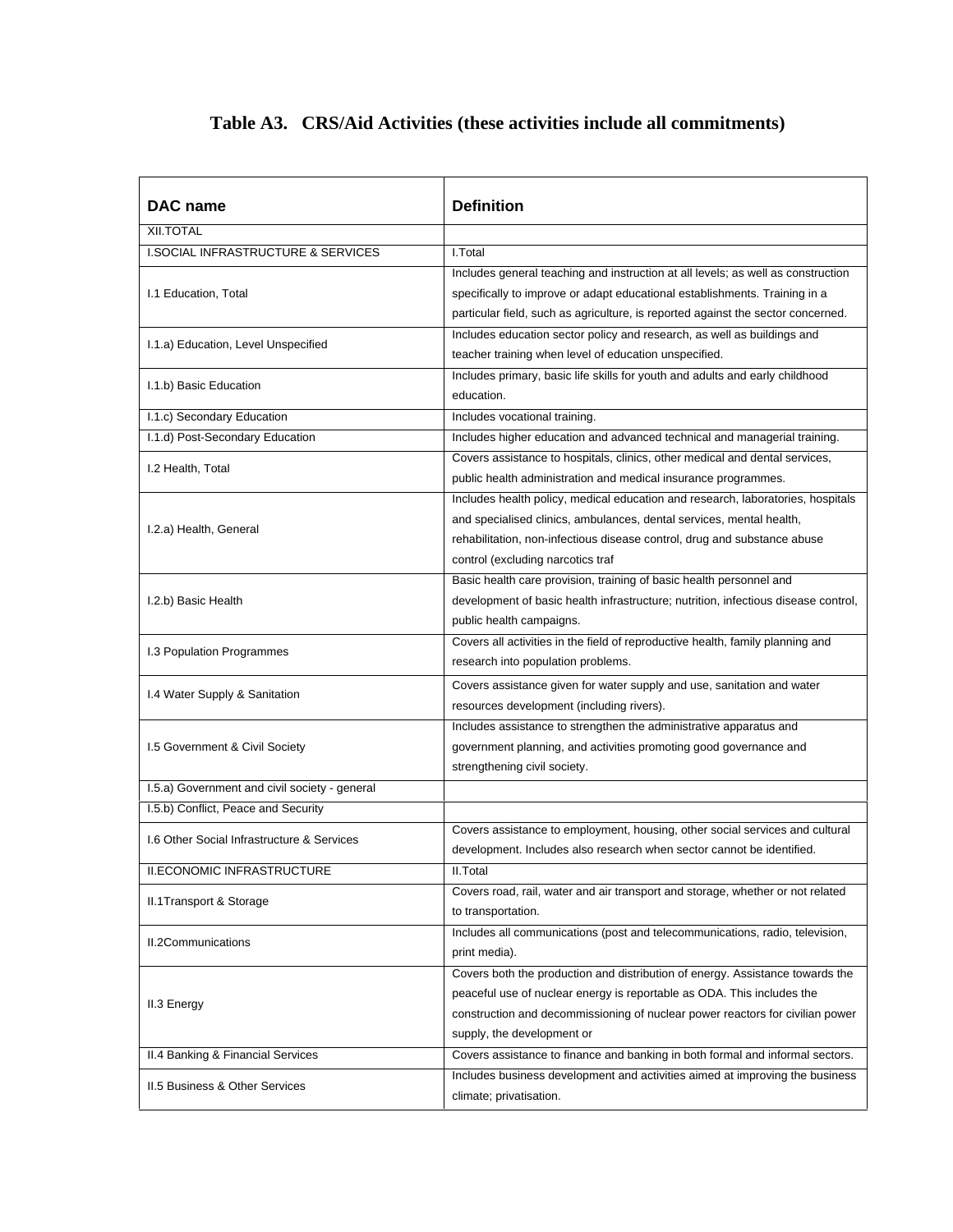| <b>III.PRODUCTION SECTORS</b>                        | III.Total                                                                          |
|------------------------------------------------------|------------------------------------------------------------------------------------|
|                                                      | Including agricultural sector policy, agricultural development and inputs, crops   |
| III.1 Agriculture - Forestry - Fishing, Total        | and livestock production, agricultural credit, co-operatives and research.         |
|                                                      | Including agricultural sector policy, agricultural development and inputs, crops   |
| III.1.a) Agriculture                                 | and livestock production, agricultural credit, co-operatives and research.         |
|                                                      | Includes forestry policy, planning and programmes, fuelwood and charcoal           |
| III.1.b) Forestry                                    | projects, forestry education, research and development.                            |
|                                                      | Includes fisheries policy, planning and programmes as well as fisheries            |
| III.1.c) Fishing                                     | research and education.                                                            |
|                                                      |                                                                                    |
|                                                      | Covers assistance to manufacturing industries of all kinds, technological          |
| III.2 Industry - Mining - Construction, Total        | research and development, extractive industries, and construction when sector      |
|                                                      | cannot be identified.                                                              |
|                                                      | Industrial policy, small business and craft development; all types of              |
| III.2.a) Industry                                    | manufacturing, including agro-processing, chemicals and fertilisers, gas           |
|                                                      | liquefaction and petroleum refining, fuel wood production, textiles and leather.   |
| III.2.b) Mining                                      | Includes mining and minerals policy and programmes, geology, and extraction        |
|                                                      | of metals, minerals and fuels.                                                     |
|                                                      | Construction sector policy and planning; excluding construction activities         |
| III.2.c) Construction                                | within specific sectors (e.g., hospital or school construction).                   |
| III.3 Trade Policy and Regulations                   | Covers trade and export promotion; hotels and other tourist facilities.            |
| III.4 Tourism                                        | Tourism policy and administrative management.                                      |
| IV. MULTISECTOR                                      | IV.Total                                                                           |
|                                                      | Covers activities concerned with conservation, protection or amelioration of       |
| IV.1 General Environment Protection                  | the physical environment without sector allocation.                                |
|                                                      | Covers activities concerned with advancement of women in development               |
| IV.2 Women In Development                            | without sector allocation.                                                         |
| IV.3 Other Multisector                               | Covers urban and rural development projects and other multisector activities       |
| V.TOTAL SECTOR ALLOCABLE (I+II+III+IV)               | Sum of amounts on lines 100, 200, 300 and 400.                                     |
|                                                      |                                                                                    |
|                                                      | This main heading includes contributions for general development purposes          |
| VI. COMMODITY AID / GENERAL PROG. ASS.               | without sector allocation, with or without restrictions on the specific use of the |
|                                                      | funds (and irrespective of any control by the donor of the use of counterpart      |
|                                                      | funds). Funds suppl                                                                |
|                                                      | Non-sector allocable programme assistance whose provision is explicitly            |
| VI.1 General Budget Support                          | linked to agreed policy packages, in particular those implementing                 |
|                                                      | recommendations made by the World Bank and the IMF.                                |
| VI.2 Developmental Food Aid/Food Security Assistance | Supplies and transport of food, cash for food, and intermediate products           |
|                                                      | (fertilisers, seeds etc.) provided as part of a food aid programme.                |
| VI.3 Other Commodity Assistance                      | Includes import, budget and balance-of-payments support.                           |
| VII. ACTION RELATING TO DEBT                         | This main heading groups all actions relating to debt (forgiveness, swaps, buy-    |
|                                                      | backs, rescheduling, refinancing).                                                 |
|                                                      | This main heading groups emergency and distress relief in cash or in kind,         |
| VIII. EMERGENCY ASSISTANCE AND                       | emergency food aid, humanitarian aid including aid to refugees, and                |
| RECONSTRUCTION                                       | assistance for disaster preparedness.                                              |
| VIII.1 Emergency Food Aid                            | Food aid for population groups affected by emergency situations.                   |
| VIII.2 Other Emergency and Distress Relief           | All emergency, distress relief and humanitarian aid except food aid.               |
| VIII.3 Reconstruction relief                         |                                                                                    |
| IX. ADMINISTRATIVE COSTS OF DONORS                   |                                                                                    |
|                                                      | Administrative costs as defined in paragraphs 1.26 to 1.30.                        |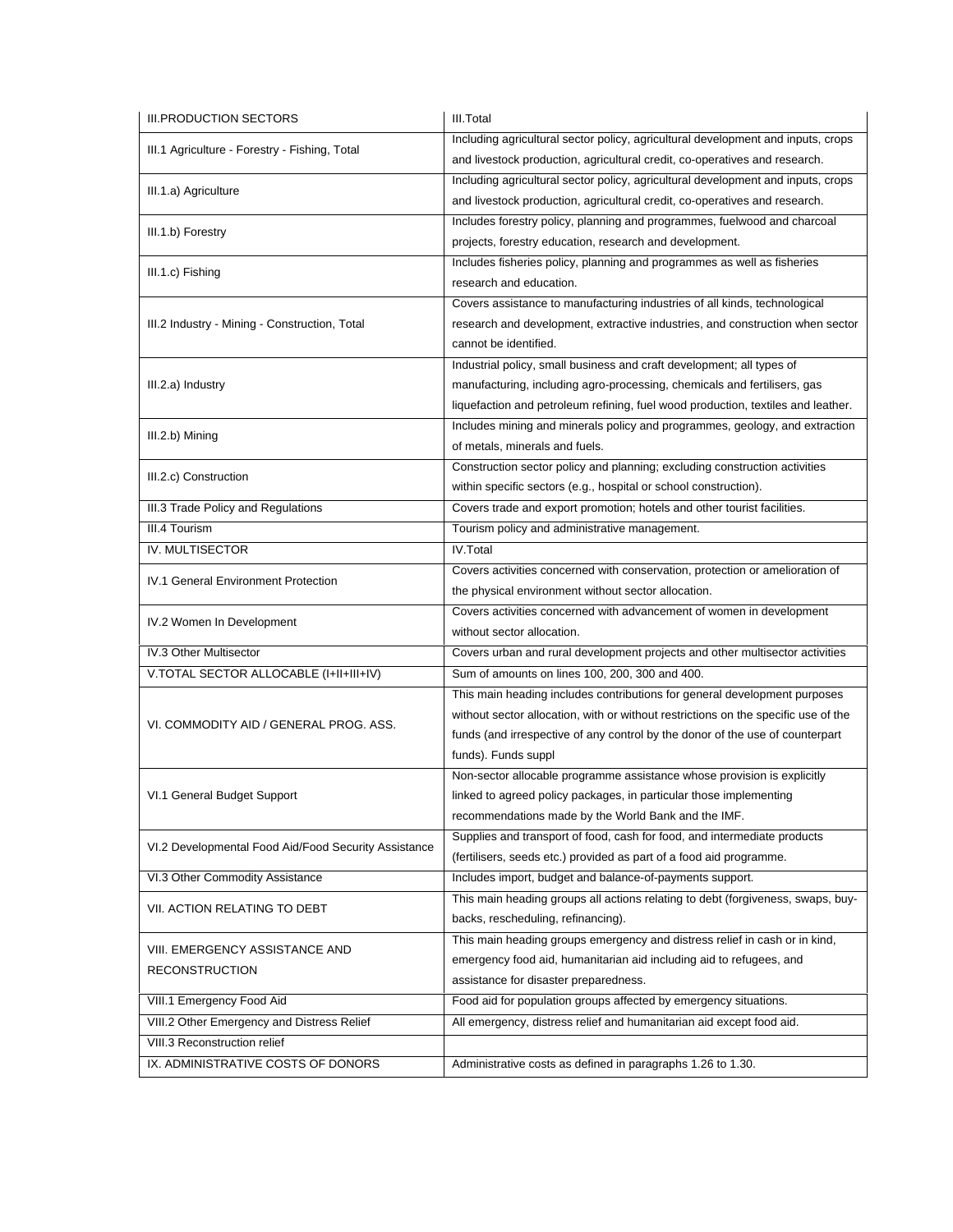|                             | This main heading refers to official funds paid over to national and              |
|-----------------------------|-----------------------------------------------------------------------------------|
|                             | international non-governmental organisations for use at the latters' discretion.  |
| X. SUPPORT TO NGO'S         | Official funds made available to NGO's for use on behalf of the official sector,  |
|                             | in connection with purp                                                           |
|                             | Amounts should be reported under this heading only for forms of aid which         |
| XI. UNALLOCATED/UNSPECIFIED | cannot be assigned to another part of the table, and also, in the case of project |
|                             | or sector assistance, to record contributions for which sectoral destination      |
|                             | remains to be specifie                                                            |
|                             |                                                                                   |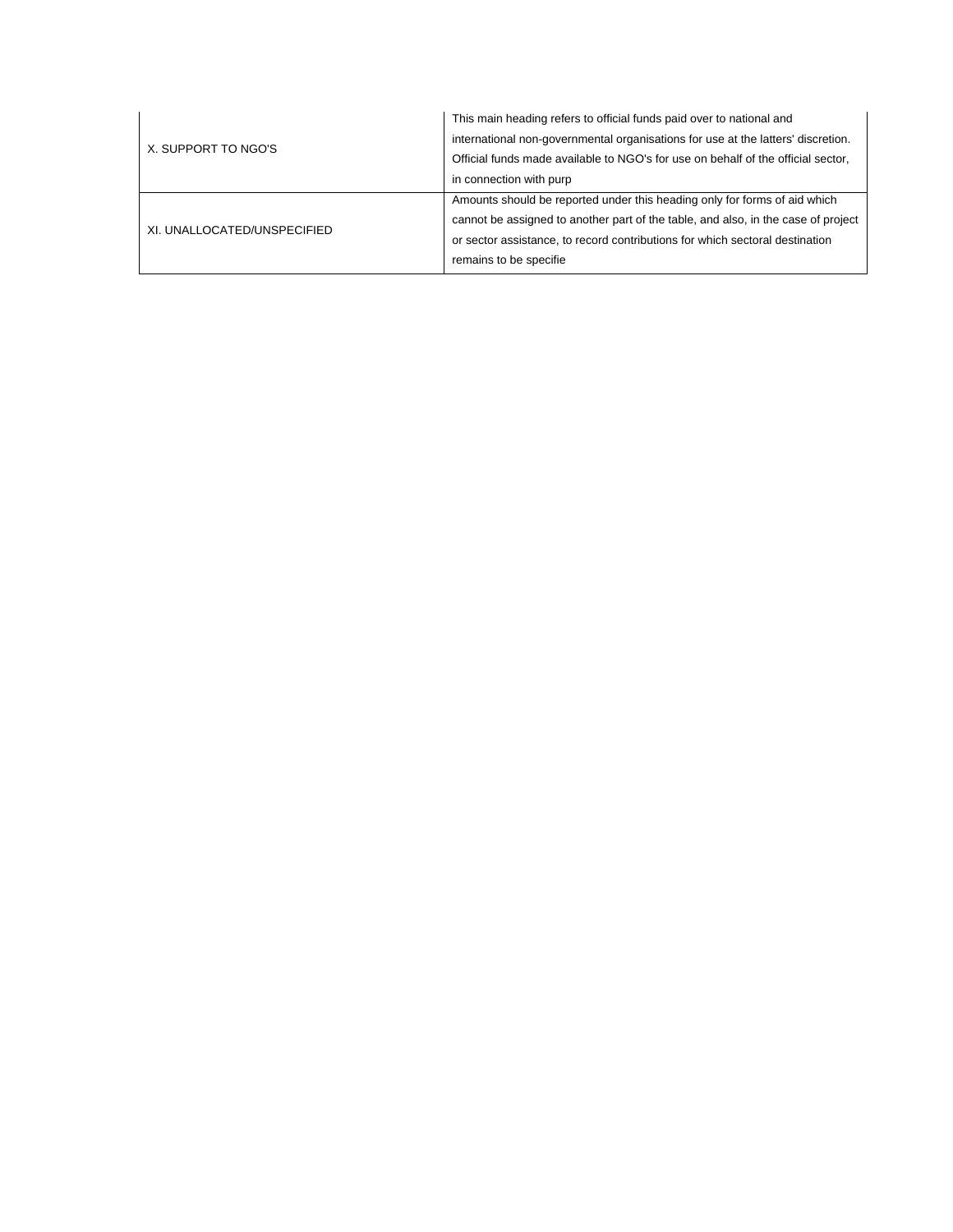### **Table A4. Government Financial Statistics (IMF)**

### **Government Finance**

### **Revenue Classification**

**Source**

| IMF, GDF  |
|-----------|
| IMF, GDF. |
| IMF, GDF. |
| IMF, GDF. |
| IMF, GDF. |
| IMF, GDF. |
| IMF, GDF. |
| IMF, GDF. |
| IMF, GDF. |
| IMF, GDF. |
| IMF, GDF. |
| IMF, GDF. |
| IMF, GDF. |
| IMF, GDF. |
| IMF, GDF. |
|           |

### **Expenditure Classification**

| 82. TOTAL EXPENDITURE                                         | IMF, GDF. |
|---------------------------------------------------------------|-----------|
| 82A, GENERAL PUBLIC SERVICES                                  | IMF, GDF. |
| 82AC. PUBLIC ORDER & SAFETY (B3)                              | IMF, GDF. |
| 82B. DEFENSE (B2)                                             | IMF, GDF. |
| 82C. EDUCATION (B4)                                           | IMF, GDF. |
| 82D. HEALTH (B5)                                              | IMF, GDF. |
| 82E. SOCIAL SECURITY & WELFARE (B6)                           | IMF, GDF. |
| 82F. HOUSING & COMMUNITY AMENITIES (B7)                       | IMF, GDF. |
| 82G. RECREATIONAL, CULTURAL, & RELIG AFFAIRS (B8)             | IMF, GDF. |
| 82H. ECONOMIC AFFAIRS & SERVICES (B9 TO B13)                  | IMF, GDF. |
| 82HB. AGRI, FORESTRY, FISHING, & HUNTING (B10)                | IMF, GDF. |
| 82HC. MINING & MINERAL RESOURCES, MANUF, & CONSTRUCTION (B11) | IMF, GDF. |
| 82HD. FUEL & ENERGY (B9)                                      | IMF, GDF. |
| 82HI. TRANSPORTATION & COMMUNICATION (B12)                    | IMF, GDF. |
| 82HL. OTH ECONOMIC AFFAIRS & SERVICES (B13)                   | IMF, GDF. |
| 82K. OTH EXPENDITURES (B14)                                   | IMF, GDF. |
| 82N. CURR EXPENDITURE ON GOODS & SERVICES (C1)                | IMF, GDF. |
| 82NA. WAGES & SALARIES; EMPLOYER CONTRIBUTIONS (C1.1 + C1.2)  | IMF, GDF. |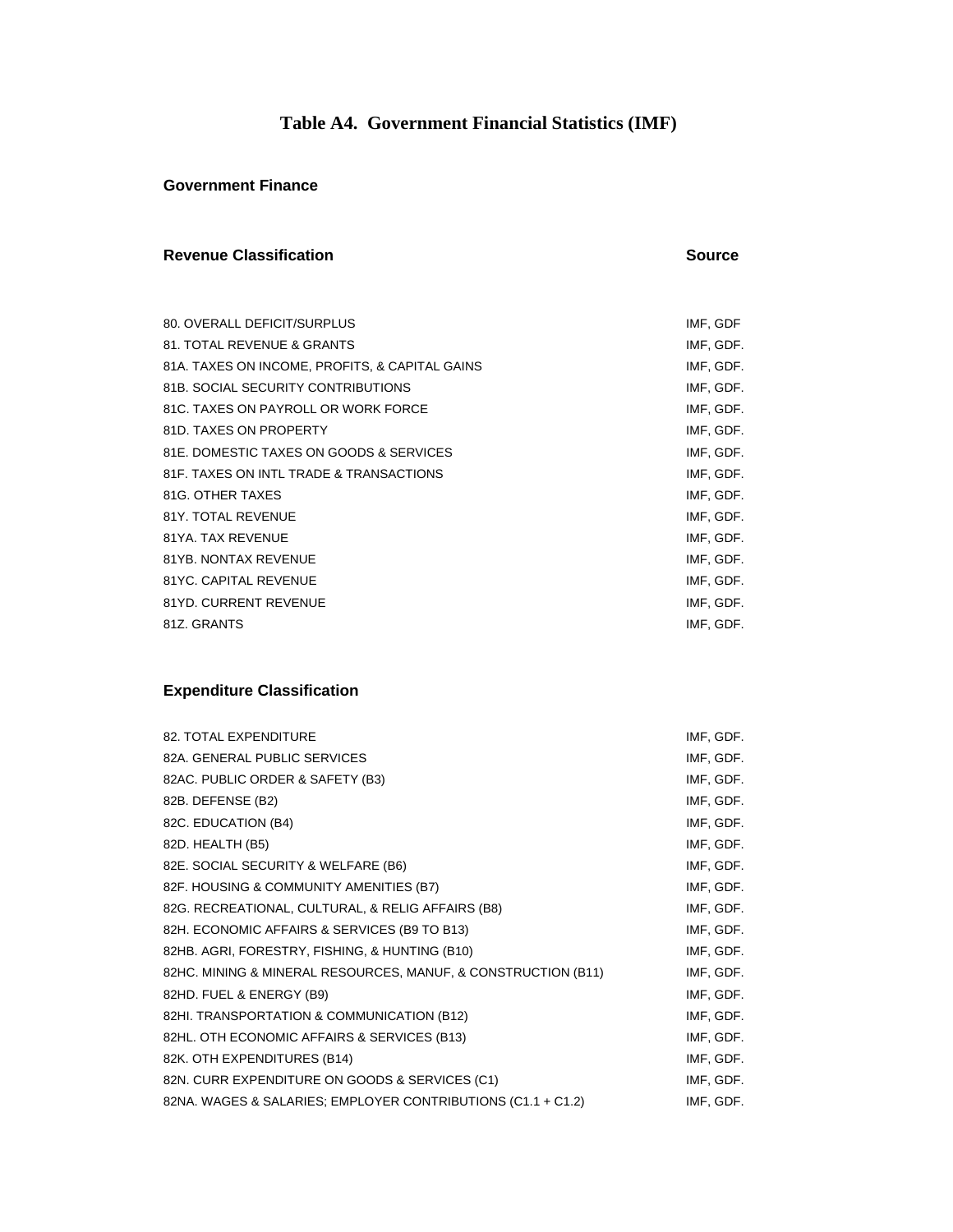| 82NP. OTH PURCHASES OF GOODS & SERVICES (C1.3)              | IMF, GDF. |
|-------------------------------------------------------------|-----------|
| 82NX. EMPLOYER CONTRIBUTIONS (C1.2)                         | IMF, GDF. |
| 82PA. INTEREST PAYMENTS (C2)                                | IMF, GDF. |
| 82PJ. SUBSIDIES & OTH CURR TRANSFERS (C3)                   | IMF, GDF. |
| 82PK. SUBSIDIES (C3.1)                                      | IMF, GDF. |
| 82PM. TRANSFERS TO OTH LEVELS OF NATL GOVT (C3.2)           | IMF, GDF. |
| 82PP. TRANSFERS ABROAD (C3.5)                               | IMF, GDF. |
| 82PT. TRANSFERS TO NONPROFIT INSTS & HHLDS (C3.3 4 + C3.4)  | IMF, GDF. |
| 82R. CURRENT EXPENDITURE (C.III)                            | IMF, GDF. |
| 82V. CAPITAL EXPENDITURE (C.IV)                             | IMF, GDF. |
| 82VA. ACQUISITION OF FIXED ASSETS (C4)                      | IMF, GDF. |
| 82Z. EXPEND & LENDING MINUS REPAYMENTS (C.I. OR C.II + C.V) |           |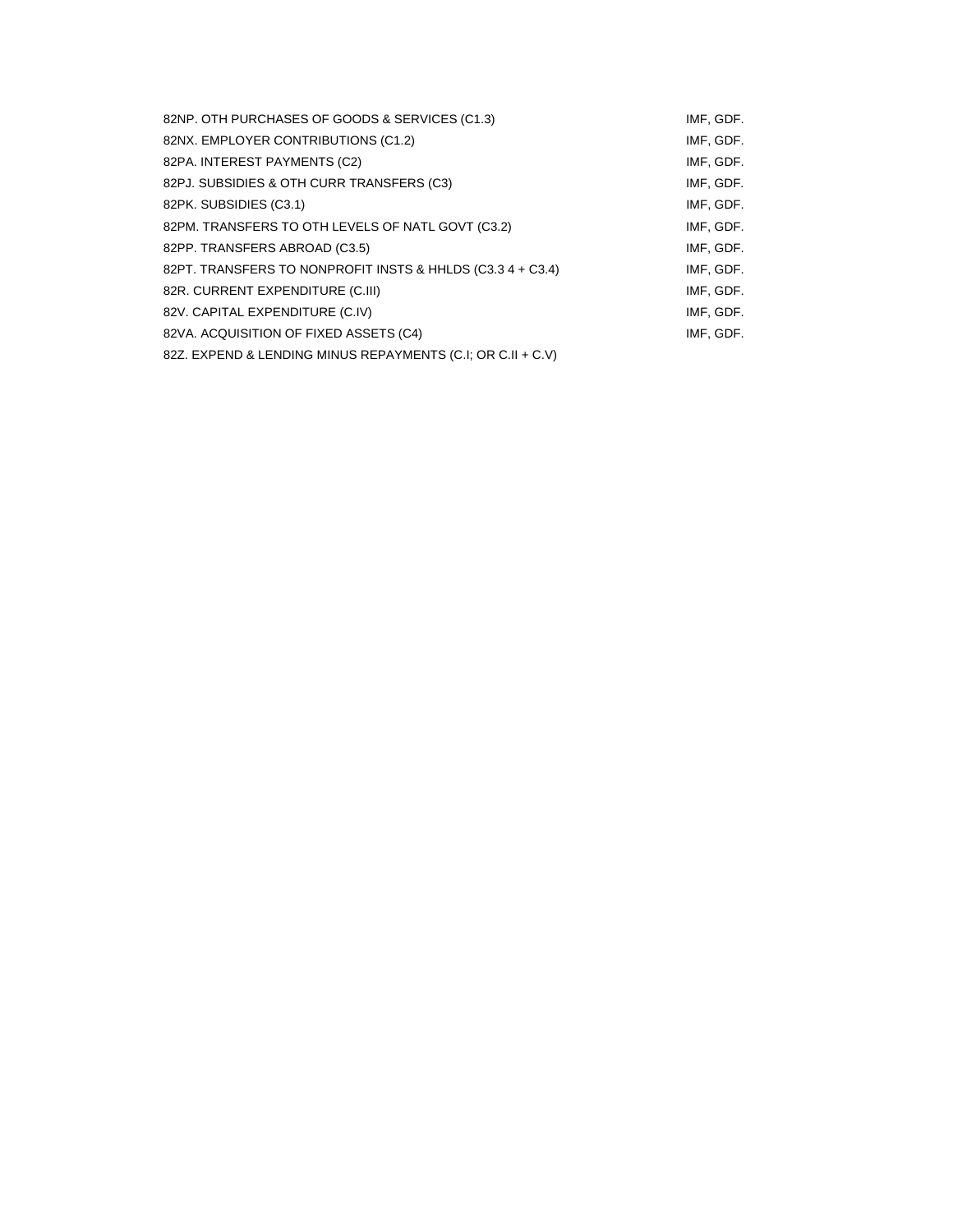# **Table A5. Summary Statistics**

| Variable                                 | <b>Mean</b> | Std. Dev. | Min            | <b>Max</b> | <b>Observations</b> |
|------------------------------------------|-------------|-----------|----------------|------------|---------------------|
| Total expenditure<br>(excluding defense) | 22.96231    | 9.929409  | .0275524       | 56.08927   | $N = 1019$          |
| Investment expenditure                   | 5.684408    | 4.034981  | .0033656       | 25.72717   | $N = 1048$          |
| Non-investment expenditure               | 3.887969    | 3.568834  | 1.43e-06       | 23.37628   | $N = 988$           |
| Social infrastructure expenditure        | 13.81117    | 7.381383  | .021869        | 55.66596   | $N = 1058$          |
| Aid DAC                                  | 4.963536    | 6.418934  | $-.5458025$    | 48.14704   | $N = 1727$          |
| Aid CRS                                  | 3.922629    | 5.361861  | $4.30e-06$     | 41.02941   | $N = 1618$          |
| Investment aid (CRS)                     | 1.729454    | 2.525373  | $2.12e-06$     | 22.93244   | $N = 1525$          |
| Non-investment aid (CRS)                 | 1.481203    | 2.522273  | $9.31e-10$     | 22.22922   | $N = 1566$          |
| Social infrastructure aid (CRS)          | .9368216    | 1.608255  | $\overline{0}$ | 17.5981    | $N = 1484$          |